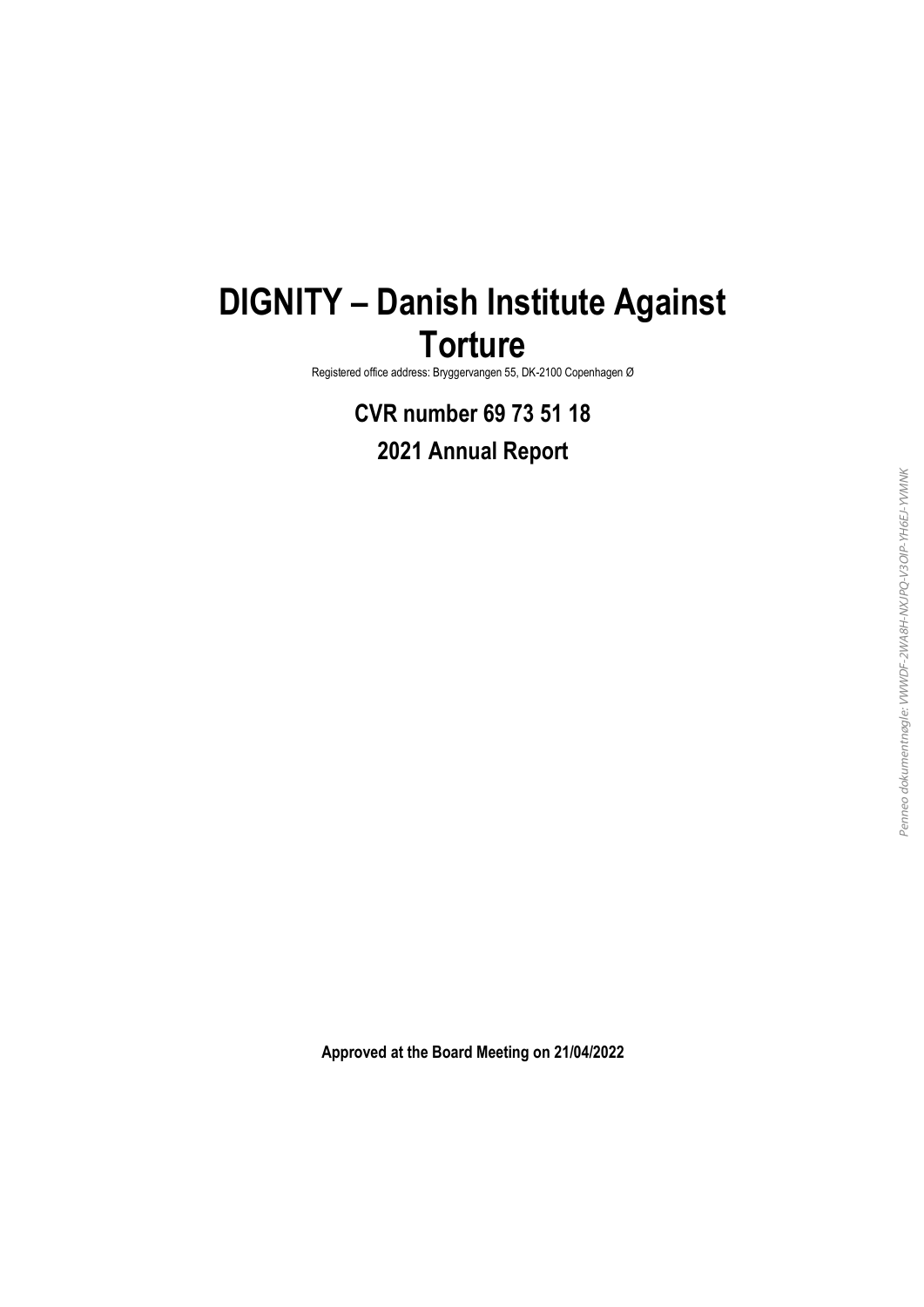# **Indholdsfortegnelse**

# **Table of contents**

| Organisationsoplysninger            | 2                 |    |
|-------------------------------------|-------------------|----|
| Ledelsesberetning                   | 3                 |    |
| Ledelsespåtegning                   |                   | 4  |
| uafhængige<br>Den<br>sionspåtegning | revisors<br>revi- | 5  |
| Regnskabspraksis                    | 10                |    |
| Resultatopgørelse                   |                   | 14 |
| <b>Balance</b>                      | 15                |    |
| Noter til årsregnskabet             |                   | 17 |

| Organisation information         |    |
|----------------------------------|----|
| Management's review              | 3  |
| Management's statement           | 4  |
| The independent auditor's report | 5  |
|                                  |    |
| Accounting practice              | 10 |
| Income statement                 | 14 |
| Balance sheet                    | 15 |
| Notes to the annual accounts     |    |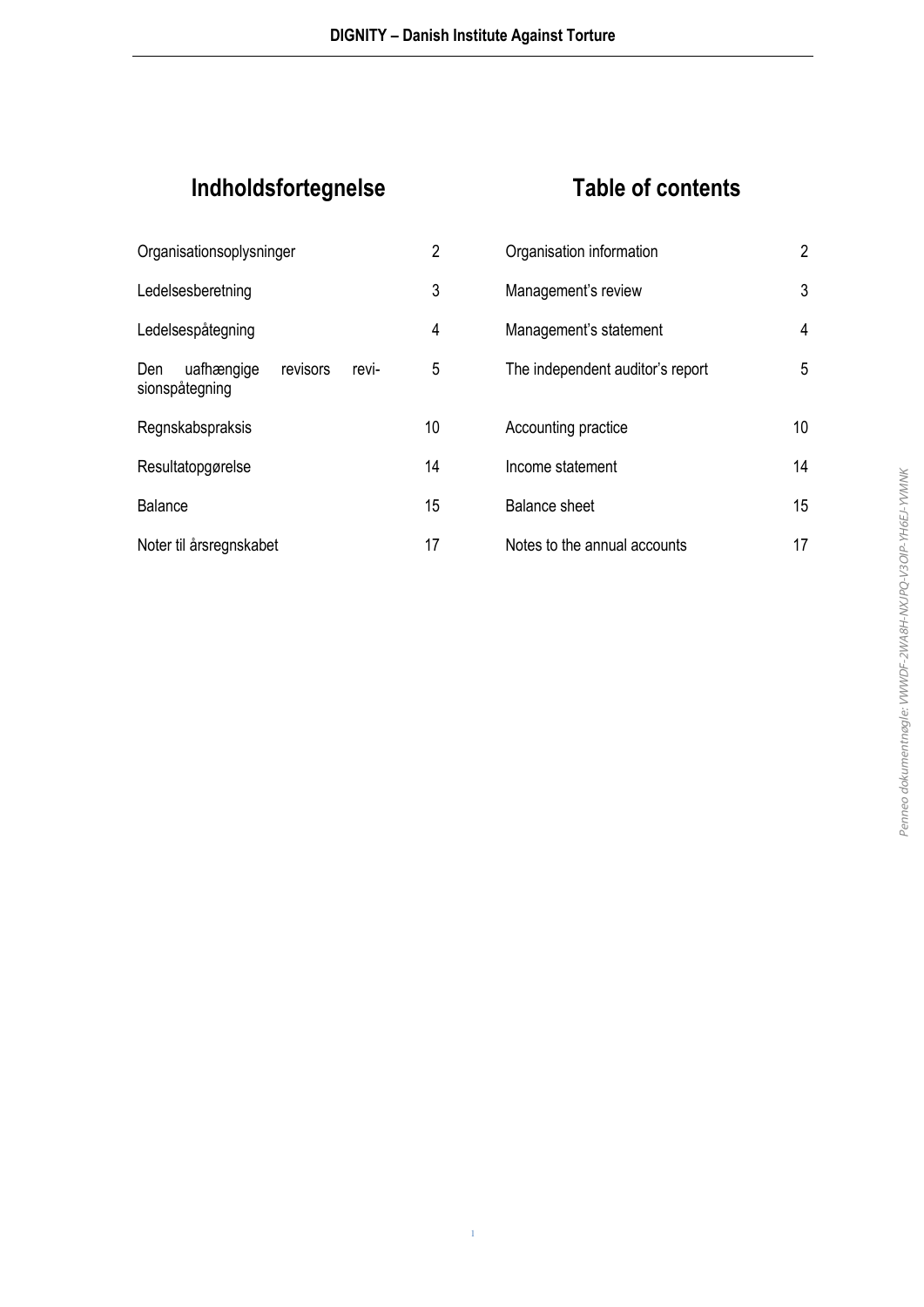# **Organisationsoplysninger Organisation information**

| Organisation      | <b>DIGNITY - Dansk Institut Mod</b><br>Tortur<br>Bryggervangen 55<br>2100 København Ø                                                                                                                                                                                                                                            | Organisation                          | DIGNITY - Danish Institute Against<br>Torture<br>Bryggervangen 55<br>DK-2100 Copenhagen Ø                                                                                                                                                                                                                                             |
|-------------------|----------------------------------------------------------------------------------------------------------------------------------------------------------------------------------------------------------------------------------------------------------------------------------------------------------------------------------|---------------------------------------|---------------------------------------------------------------------------------------------------------------------------------------------------------------------------------------------------------------------------------------------------------------------------------------------------------------------------------------|
|                   | Hjemstedskommune: Køben-<br>havn                                                                                                                                                                                                                                                                                                 |                                       | Municipality of registered office: Co-<br>penhagen                                                                                                                                                                                                                                                                                    |
|                   | Telefon: 33 76 06 00<br>Telefax: 33 76 05 10<br>Internet: www.dignity.dk<br>E-mail: info@dignity.dk                                                                                                                                                                                                                              |                                       | Telephone: +45 33 76 06 00<br>Telefax: +45 33 76 05 10<br>Internet: www.dignity.dk<br>E-mail: info@dignity.dk                                                                                                                                                                                                                         |
| <b>Bestyrelse</b> | Christian Balslev-Olesen, for-<br>mand<br>Dea Seidenfaden, næstfor-<br>mand<br>Louise Holck<br>Lotte Leicht<br>Marie Louise Nørredam<br>Camilla Noelle Rathcke<br>Emil Kiørboe<br><b>Manfred Nowak</b><br>Nomfundo Mogapi<br>Tomas Martin, medarbejderre-<br>præsentant<br>Karin Hansen, medarbejderre-<br>præsentant, suppleant | <b>Board</b>                          | Christian Balslev-Olesen, Chairper-<br>son<br>Dea Seidenfaden, Deputy Chairper-<br>son<br>Louise Holck<br>Lotte Leicht<br>Marie Louise Nørredam<br>Camilla Noelle Rathcke<br>Emil Kiørboe<br><b>Manfred Nowak</b><br>Nomfundo Mogapi<br>Tomas Martin, employee repre-<br>sentative<br>Karin Hansen, deputy employee<br>representative |
| <b>Direktion</b>  | Rasmus Grue Christensen                                                                                                                                                                                                                                                                                                          | <b>Executive</b><br><b>Management</b> | Rasmus Grue Christensen                                                                                                                                                                                                                                                                                                               |
| <b>Revision</b>   | <b>PricewaterhouseCoopers</b><br><b>Statsautoriseret Revi-</b><br>sionspartnerselskab                                                                                                                                                                                                                                            | <b>Audit</b>                          | PricewaterhouseCoopers Statsau-<br>toriseret Revisionspartnerselskab                                                                                                                                                                                                                                                                  |
| <b>Bank</b>       | Danske Bank                                                                                                                                                                                                                                                                                                                      | <b>Bank</b>                           | Danske Bank                                                                                                                                                                                                                                                                                                                           |
|                   | Jyske Bank                                                                                                                                                                                                                                                                                                                       |                                       | Jyske Bank                                                                                                                                                                                                                                                                                                                            |
| Regnskabsår       | 1. januar - 31. december                                                                                                                                                                                                                                                                                                         | <b>Financial year</b>                 | 1 January - 31 December                                                                                                                                                                                                                                                                                                               |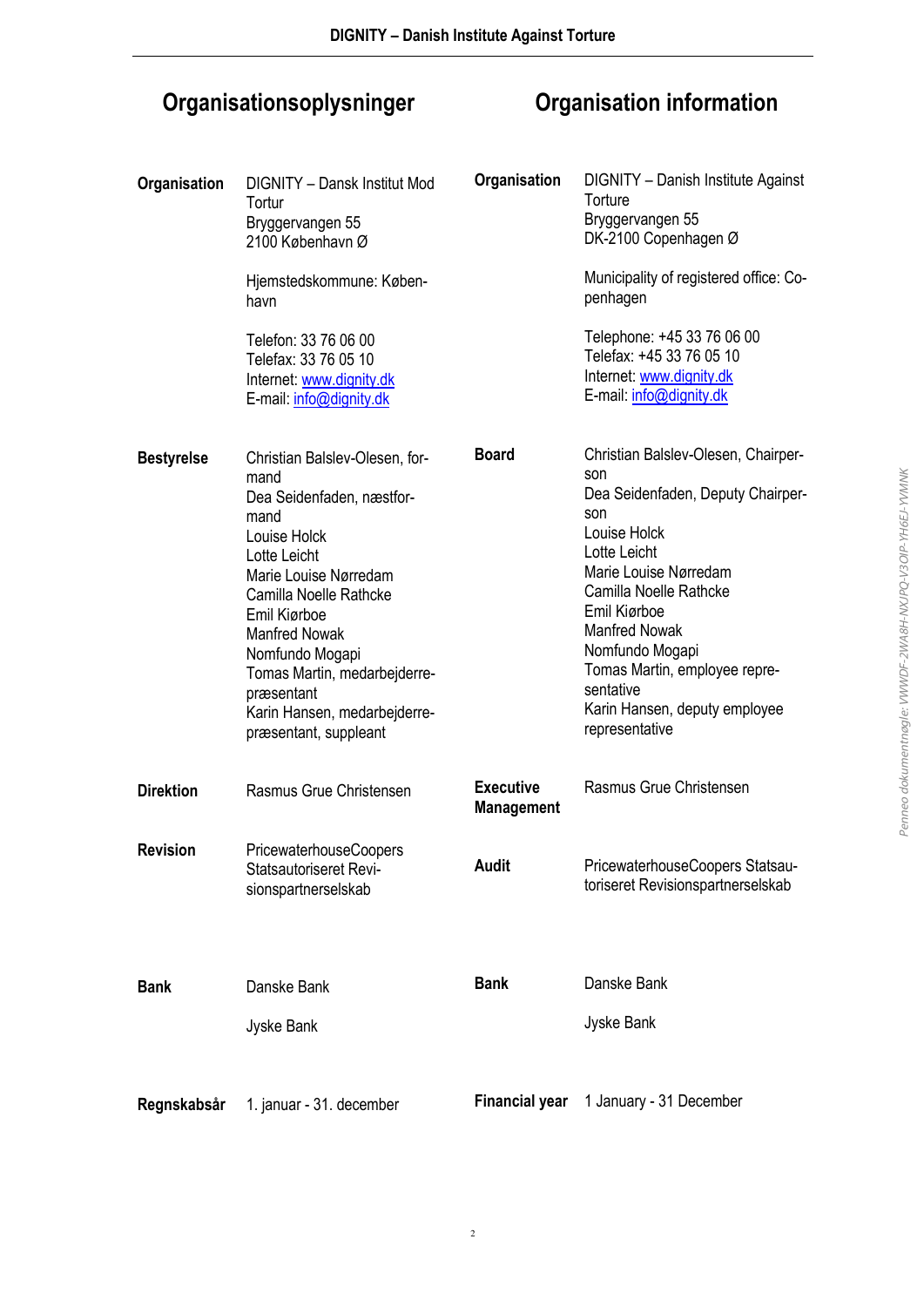### **Ledelsesberetning**

#### **Organisationens væsentligste aktiviteter**

DIGNITYs væsentligste aktiviteter har været at medvirke til en global afskaffelse af tortur og organiseret vold gennem forebyggelse af tortur, rehabilitering af torturoverlevere, samt belyse, dokumentere og formidle om tortur på et videnskabeligt grundlag.

#### **Udvikling i regnskabsåret**

Årets resultat blev et overskud på kr. 2.521.753, hvilket må vurderes som tilfredsstillende. Overskuddet overføres til DIGNITYs egenkapital. Der forventes et resultat på kr. 0 i 2022.

#### **Begivenheder efter regnskabsårets afslutning**

Ruslands invasion i Ukraine i februar 2022 vil påvirke DIGNITYs arbejde i landet og regionen i 2022. DIGNITY vil via nye bevillinger til organisationens humanitære og menneskeretslige arbejde til gavn for krigens ofre, opleve en stigning i aktiviteterne for regionen. Stigningen er i den første fase særligt indenfor det rehabiliterende arbejde.

Ruslands invasion i Ukraine har ikke indflydelse på bedømmelsen af 2021 årsrapporten.

#### **Indsamling**

DIGNITY har i 2021 foretaget indsamling via vores hjemmeside (mulighed for at støtte via PBS, SMS og MobilePay som enkelt bidrag), nyhedsbreve med opfordring til at støtte, gennem Facebook-annoncer og organiske opslag.

### **Management's review**

#### **The organisation's most important activities**

DIGNITY's most important activities have been to participate in the global abolition of torture and organised violence through the prevention of torture, rehabilitation of torture survivors, as well as shedding light on, documenting and communicating about torture on a scientific basis.

#### **Development in the financial year**

The year's result was a profit of DKK 2,521,753, which must be considered as satisfactory. The profit will be transferred to DIGNITYs equity. A result of DKK 0 is expected in 2022.

#### **Events after the conclusion of the financial year**

Russia's invasion of Ukraine in February 2022 will affect DIGNITY's work in the country and the region in 2022. Through new funding for the organization's humanitarian and human rights work for the benefit of the victims of the war, DIGNITY will see an increase in activities in the region. The increase is in the first phase especially within the rehabilitation work.

Russia's invasion of Ukraine does not affect the assessment of the 2021 annual report.

#### **Collection of funds**

In 2021, DIGNITY has collected funds via our website (possibility to support via PBS, SMS and MobilePay as a single contribution), newsletters calling for support, through Facebook ads and organic postings.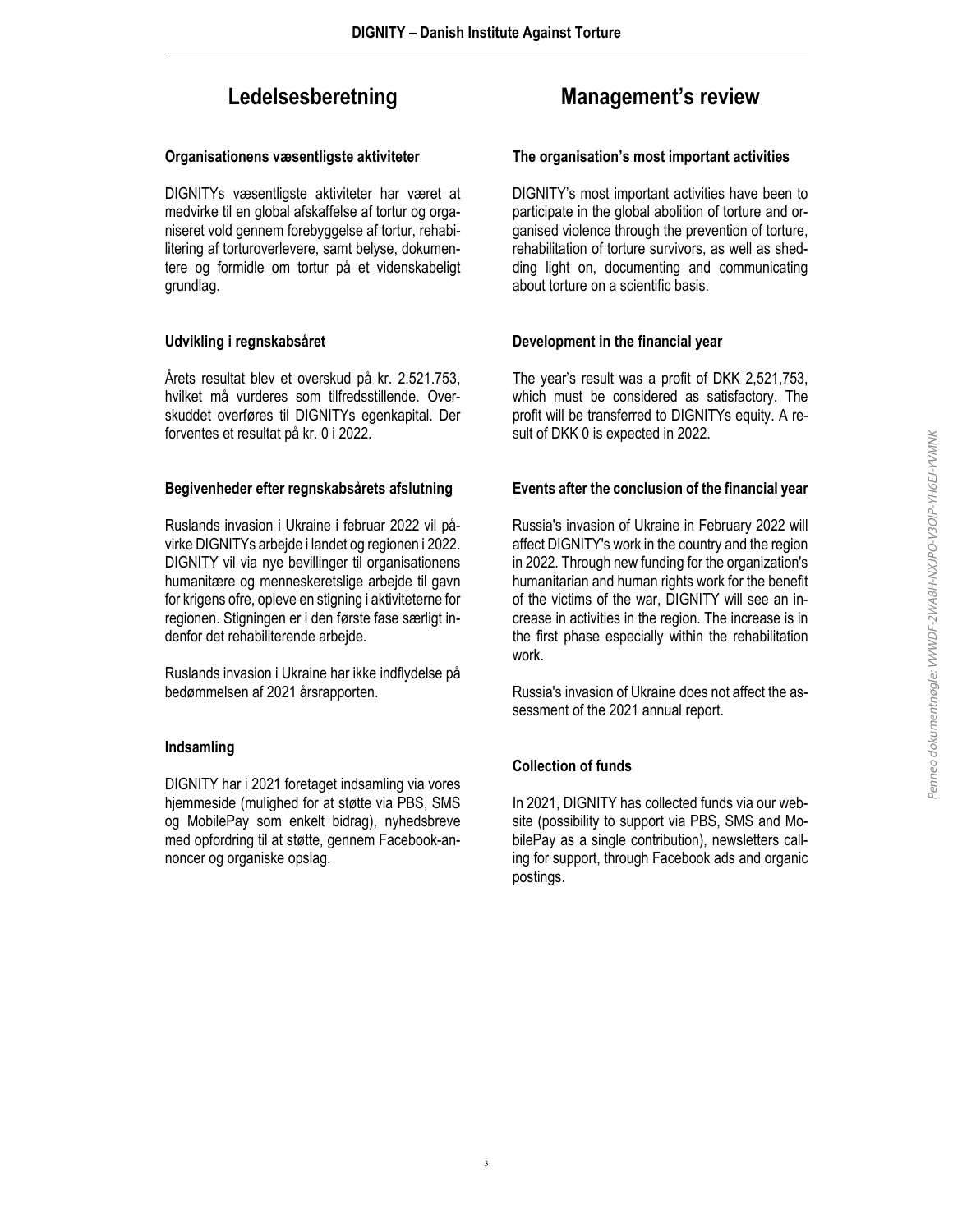### **Ledelsespåtegning**

Bestyrelsen og direktionen har dags dato behandlet og godkendt årsrapporten for 1. januar - 31. december 2021 for DIGNITY – Dansk Institut Mod Tortur.

Årsrapporten aflægges i overensstemmelse med årsregnskabsloven tilpasset til organisationens særlige karakter.

Det er vores opfattelse at årsregnskabet giver et retvisende billede af organisationens aktiver, passiver og finansielle stilling pr. 31. december 2021 samt af resultatet af organisationens aktiviteter for regnskabsåret 1. januar - 31. december 2021.

Organisationen har etableret retningslinjer og procedurer, der sikrer, at de dispositioner, der er omfattet af årsregnskabet, er i overensstemmelse med meddelte bevillinger, love og andre forskrifter samt med indgåede aftaler og sædvanlig praksis. Der er endvidere etableret retningslinjer og procedurer, der sikrer, at der tages skyldige økonomiske hensyn ved forvaltningen.

Årsrapporten indstilles til bestyrelsens godkendelse.

København, den 21. april 2022

#### **Executive Management**

Rasmus Grue Christensen

#### **Board**

Christian Balslev-Olesen, Chairperson

Louise Holck

Marie Louise Nørredam

Nomfundo Mogapi

Tomas Martin

### **Management's statement**

The Board and the Executive Board have, on today's date, processed and approved the annual report for 1 January - 31 December 2021 for DIGNITY– Danish Institute Against Torture.

The annual report is submitted in accordance with the Danish Financial Statements Act, adapted to the special character of the organisation.

It is our opinion that the annual accounts give a true and fair view of the organisation's assets, liabilities and financial position as of 31 December 2021, as well as the results of the organisation's activities for the financial year 1 January - 31 December 2021.

The organisation has established guidelines and procedures that ensure that the disposals covered by the annual accounts are in accordance with reported grants, laws and other rules and regulations as well as commenced agreements and usual practice. Furthermore, guidelines and procedures have been established that ensure that due financial consideration is taken with the administration.

The annual report will be recommended for approval by the Board.

Copenhagen, April 21st, 2022

Dea Seidenfaden, Deputy Chairperson

Lotte Leicht

Camilla Noelle Ratchke

Emil Kiørboe

Manfred Nowak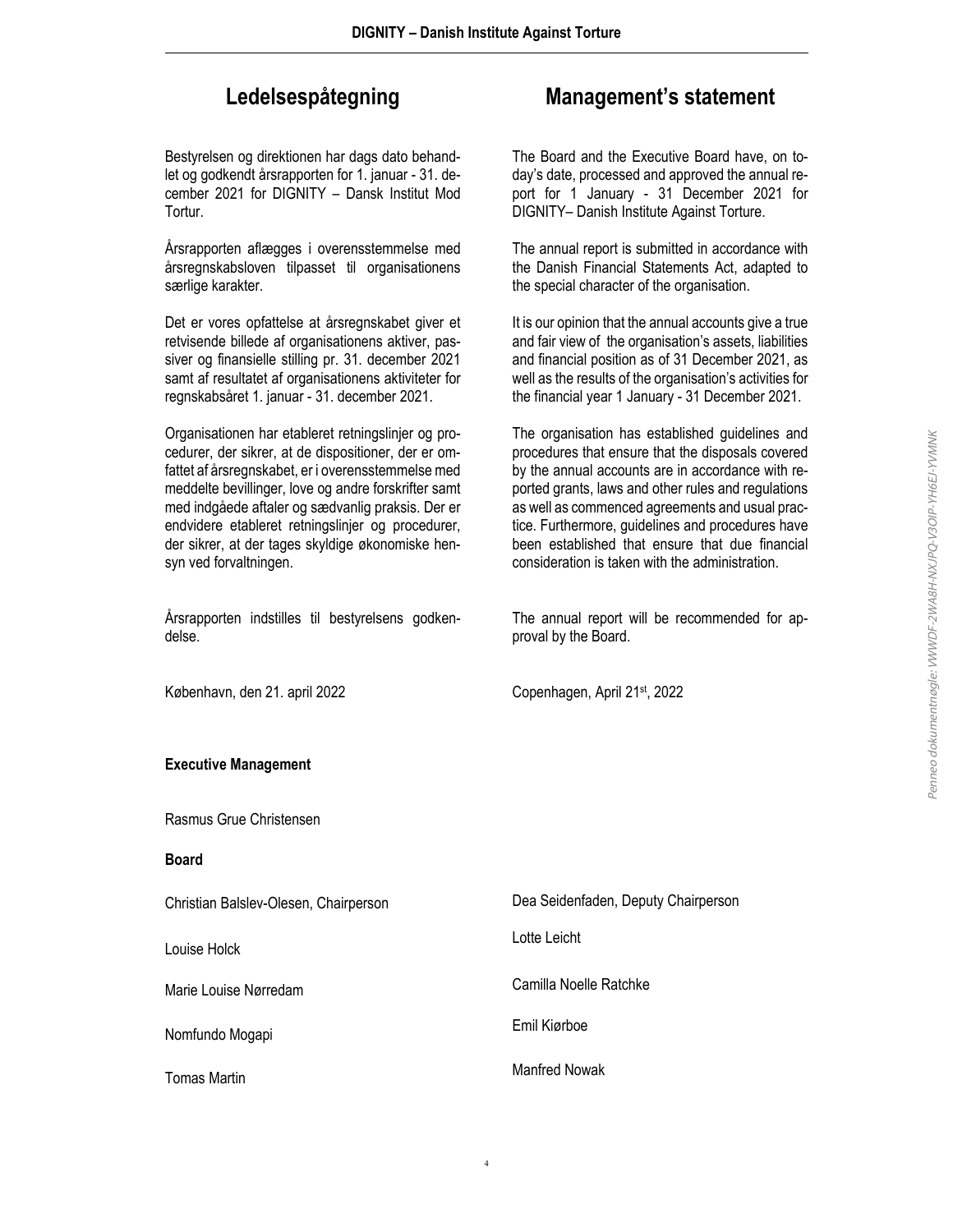### **Den uafhængige revisors revisionspåtegning**

Til bestyrelsen i DIGNITY - Dansk Institut Mod Tortur

#### **Konklusion**

Det er vores opfattelse, at årsregnskabet giver et retvisende billede af selskabets aktiver, passiver og finansielle stilling pr. 31. december 2021 samt af resultatet af selskabets aktiviteter for regnskabsåret 1. januar - 31. december 2021 i overensstemmelse med årsregnskabsloven.

Vi har revideret årsregnskabet for DIGNITY - Dansk Institut Mod Tortur for regnskabsåret 1. januar - 31. december 2021, der omfatter resultatopgørelse, balance og noter, herunder anvendt regnskabspraksis ("regnskabet").

#### **Grundlag for konklusion**

Vi har udført vores revision i overensstemmelse med internationale standarder om revision og de yderligere krav, der er gældende i Danmark, samt standarderne for offentlig revision, idet revisionen udføres på grundlag af bestemmelserne i "Bekendtgørelse af lov om revisionen af statens regnskaber m.m." (lovbekendtgørelse nr. 101 af 19. januar 2012). Vores ansvar ifølge disse standarder og krav er nærmere beskrevet i revisionspåtegningens afsnit Revisors ansvar for revisionen af regnskabet. Vi er uafhængige af selskabet i overensstemmelse med International Ethics Standards Board for Accountants' internationale retningslinjer for revisorers etiske adfærd (IESBA Code) og de yderligere etiske krav, der er gældende i Danmark, ligesom vi har opfyldt vores øvrige etiske forpligtelser i henhold til disse krav og IESBA Code. Det er vores opfattelse, at det opnåede revisionsbevis er tilstrækkeligt og egnet som grundlag for vores konklusion.

#### **Udtalelse om ledelsesberetningen**

Ledelsen er ansvarlig for ledelsesberetningen.

Vores konklusion om regnskabet omfatter ikke ledelsesberetningen, og vi udtrykker ingen form for konklusion med sikkerhed om ledelsesberetningen.

### **Independent Auditor's Report**

To the Board of Directors of DIGNITY – Danish Institute Against Torture

#### **Opinion**

In our opinion, the Financial Statements give a true and fair view of the financial position of the Company at 31 December 2021, and of the results of the Company's operations for the financial year 1 January - 31 December 2021 in accordance with the Danish Financial Statements Act.

We have audited the Financial Statements of DIGNITY – Danish Institute Against Torture for the financial year 1 January - 31 December 2021, which comprise income statement, balance sheet and notes, including a summary of significant accounting policies ("financial statements").

#### **Basis for Opinion**

We conducted our audit in accordance with International Standards on Auditing (ISAs) and the additional requirements applicable in Denmark as well as public auditing standards as the audit is performed on the basis of the provisions of "Bekendtgørelse af lov om revisionen af statens regnskaber m.m." (Consolidation Act no 101 of 19 January 2012). Our responsibilities under those standards and requirements are further described in the Auditor's Responsibilities for the Audit of the Financial Statements section of our report. We are independent of the Company in accordance with the International Ethics Standards Board for Accountants' International Code of Ethics for Professional Accountants (IESBA Code) and the additional ethical requirements applicable in Denmark, and we have fulfilled our other ethical responsibilities in accordance with these requirements and the IESBA Code. We believe that the audit evidence we have obtained is sufficient and appropriate to provide a basis for our opinion.

#### **Statement on Management's Review**

Management is responsible for Management's Review.

Our opinion on the financial statements does not cover Management's Review, and we do not express any form of assurance conclusion thereon.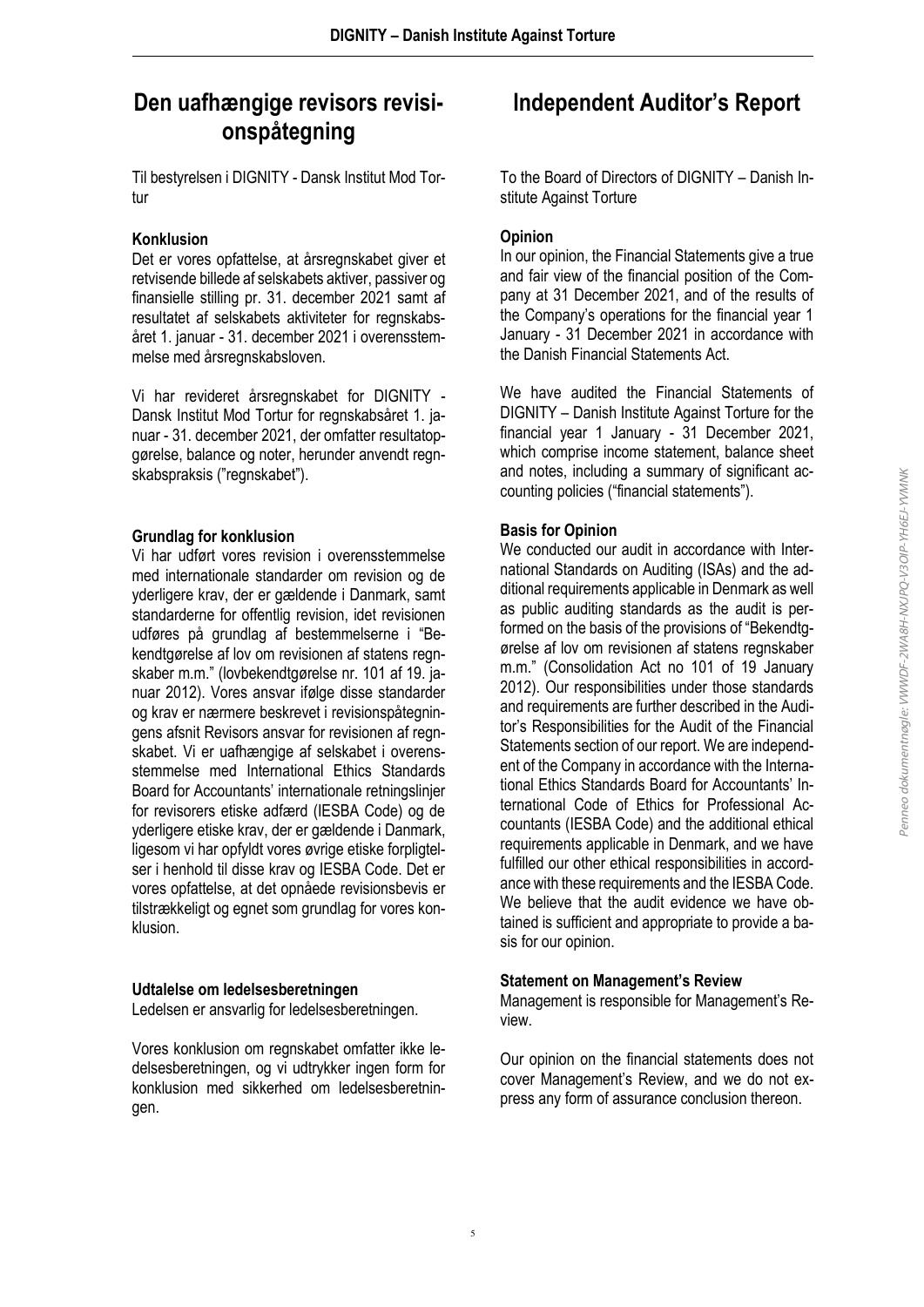I tilknytning til vores revision af regnskabet er det vores ansvar at læse ledelsesberetningen og i den forbindelse overveje, om ledelsesberetningen er væsentligt inkonsistent med regnskabet eller vores viden opnået ved revisionen eller på anden måde synes at indeholde væsentlig fejlinformation.

Vores ansvar er derudover at overveje, om ledelsesberetningen indeholder krævede oplysninger i henhold til årsregnskabsloven.

Baseret på det udførte arbejde er det vores opfattelse, at ledelsesberetningen er i overensstemmelse med årsregnskabet og er udarbejdet i overensstemmelse med årsregnskabslovens krav. Vi har ikke fundet væsentlig fejlinformation i ledelsesberetningen.

#### **Ledelsens ansvar for regnskabet**

Ledelsen har ansvaret for udarbejdelsen af et årsregnskab, der giver et retvisende billede i overensstemmelse med årsregnskabsloven. Ledelsen har endvidere ansvaret for den interne kontrol, som ledelsen anser for nødvendig for at udarbejde et regnskab uden væsentlig fejlinformation, uanset om denne skyldes besvigelser eller fejl.

Ved udarbejdelsen af regnskabet er ledelsen ansvarlig for at vurdere selskabets evne til at fortsætte driften; at oplyse om forhold vedrørende fortsat drift, hvor dette er relevant; samt at udarbejde regnskabet på grundlag af regnskabsprincippet om fortsat drift, medmindre ledelsen enten har til hensigt at likvidere selskabet, indstille driften eller ikke har andet realistisk alternativ end at gøre dette.

#### **Revisors ansvar for revisionen af regnskabet**

Vores mål er at opnå høj grad af sikkerhed for, om regnskabet som helhed er uden væsentlig fejlinformation, uanset om denne skyldes besvigelser eller fejl, og at afgive en revisionspåtegning med en konklusion. Høj grad af sikkerhed er et højt niveau af sikkerhed, men er ikke en garanti for, at en revision, der udføres i overensstemmelse med internationale standarder om revision og de yderligere krav, der er gældende i Danmark, samt standarderne for offentlig revision, altid vil afdække væsentlig fejlinformation, når sådan findes. Fejlinformationer kan opstå som følge af besvigelser eller fejl og kan betragtes som væsentlige, hvis det med rimelighed kan forventes, at de enkeltvis eller samlet har indflydelse på de økonomiske beslutninger, som brugerne træffer på grundlag af regnskabet.

In connection with our audit of the financial statements, our responsibility is to read Management's Review and, in doing so, consider whether Management's Review is materially inconsistent with the financial statements or our knowledge obtained during the audit, or otherwise appears to be materially misstated.

Moreover, it is our responsibility to consider whether Management's Review provides the information required under the Danish Financial Statements Act.

Based on the work we have performed, in our view, Management's Review is in accordance with the Financial Statements and has been prepared in accordance with the requirements of the Danish Financial Statements Act. We did not identify any material misstatement in Management's Review.

#### **Management's Responsibilities for the Financial Statements**

Management is responsible for the preparation of Financial Statements that give a true and fair view in accordance with the Danish Financial Statements Act, and for such internal control as Management determines is necessary to enable the preparation of financial statements that are free from material misstatement, whether due to fraud or error.

In preparing the financial statements, Management is responsible for assessing the Company's ability to continue as a going concern, disclosing, as applicable, matters related to going concern and using the going concern basis of accounting in preparing the financial statements unless Management either intends to liquidate the Company or to cease operations, or has no realistic alternative but to do so.

#### **Auditor's Responsibilities for the Audit of the Financial Statements**

Our objectives are to obtain reasonable assurance about whether the financial statements as a whole are free from material misstatement, whether due to fraud or error, and to issue an auditor's report that includes our opinion. Reasonable assurance is a high level of assurance, but is not a guarantee that an audit conducted in accordance with ISAs and the additional requirements applicable in Denmark as well as public auditing standards will always detect a material misstatement when it exists. Misstatements can arise from fraud or error and are considered material if, individually or in the aggregate, they could reasonably be expected to influence the economic decisions of users taken on the basis of these financial statements.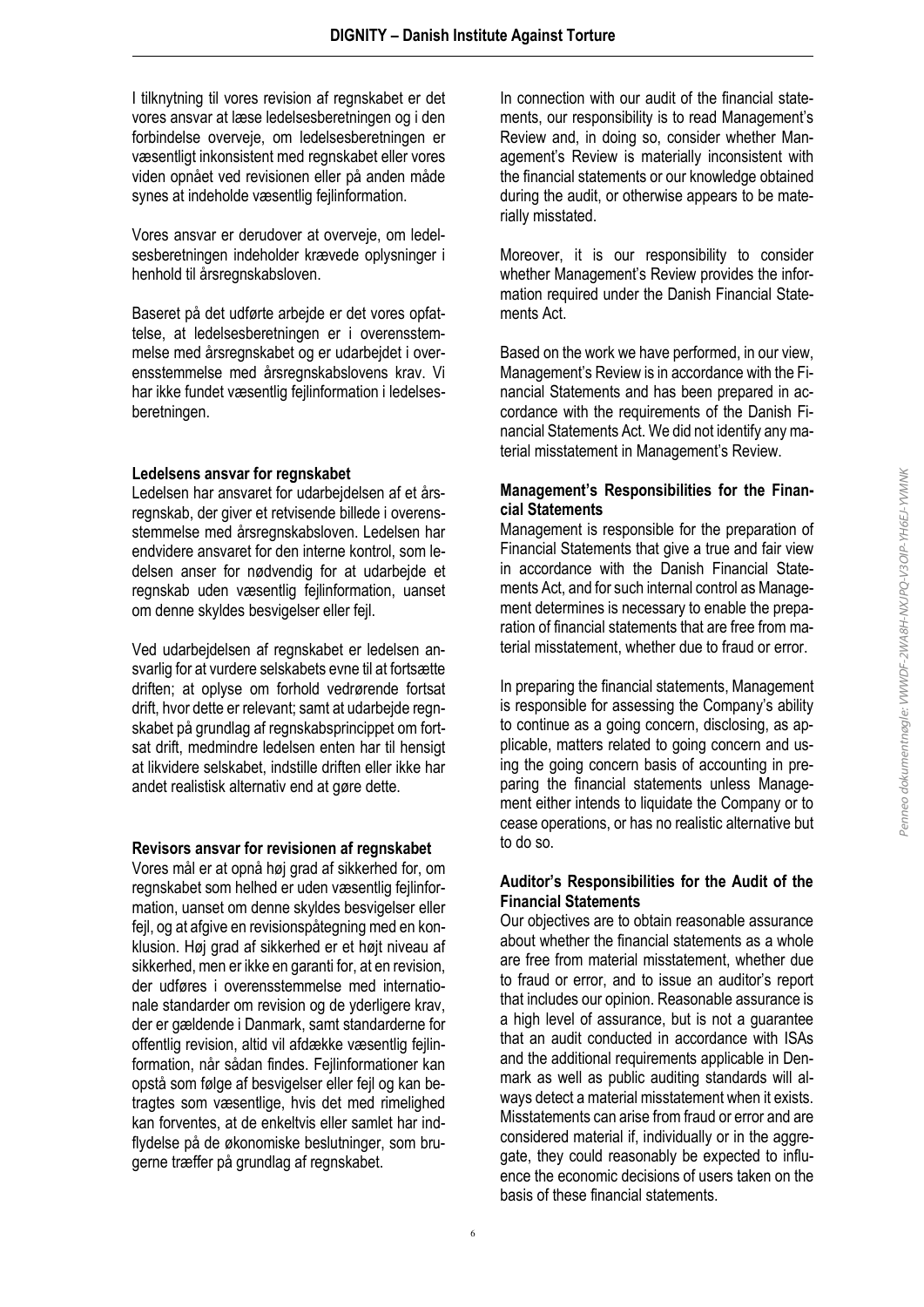Som led i en revision, der udføres i overensstemmelse med internationale standarder om revision og de yderligere krav, der er gældende i Danmark, samt standarderne for offentlig revision, foretager vi faglige vurderinger og opretholder professionel skepsis under revisionen. Herudover:

- Identificerer og vurderer vi risikoen for væsentlig fejlinformation i regnskabet, uanset om denne skyldes besvigelser eller fejl, udformer og udfører revisionshandlinger som reaktion på disse risici samt opnår revisionsbevis, der er tilstrækkeligt og egnet til at danne grundlag for vores konklusion. Risikoen for ikke at opdage væsentlig fejlinformation forårsaget af besvigelser er højere end ved væsentlig fejlinformation forårsaget af fejl, idet besvigelser kan omfatte sammensværgelser, dokumentfalsk, bevidste udeladelser, vildledning eller tilsidesættelse af intern kontrol.
- Opnår vi forståelse af den interne kontrol med relevans for revisionen for at kunne udforme revisionshandlinger, der er passende efter omstændighederne, men ikke for at kunne udtrykke en konklusion om effektiviteten af selskabets interne kontrol.
- Tager vi stilling til, om den regnskabspraksis, som er anvendt af ledelsen, er passende, samt om de regnskabsmæssige skøn og tilknyttede oplysninger, som ledelsen har udarbejdet, er rimelige.
- Konkluderer vi, om ledelsens udarbejdelse af regnskabet på grundlag af regnskabsprincippet om fortsat drift er passende, samt om der på grundlag af det opnåede revisionsbevis er væsentlig usikkerhed forbundet med begivenheder eller forhold, der kan skabe betydelig tvivl om selskabets evne til at fortsætte driften. Hvis vi konkluderer, at der er en væsentlig usikkerhed, skal vi i vores revisionspåtegning gøre opmærksom på oplysninger herom i regnskabet eller, hvis sådanne oplysninger ikke er tilstrækkelige, modificere vores konklusion. Vores konklusioner er baseret på det revisionsbevis, der er opnået frem til datoen for vores revisionspåtegning. Fremtidige begivenheder eller forhold kan dog medføre, at selskabet ikke længere kan fortsætte driften.
- Tager vi stilling til den samlede præsentation, struktur og indhold af regnskabet, herunder noteoplysningerne, samt om regnskabet afspejler de underliggende transaktioner og begivenheder på en sådan måde, at der gives et retvisende billede heraf.

As part of an audit conducted in accordance with ISAs and the additional requirements applicable in Denmark as well as public auditing standards, we exercise professional judgment and maintain professional skepticism throughout the audit. We also:

- Identify and assess the risks of material misstatement of the financial statements, whether due to fraud or error, design and perform audit procedures responsive to those risks, and obtain audit evidence that is sufficient and appropriate to provide a basis for our opinion. The risk of not de-tecting a material misstatement resulting from fraud is higher than for one resulting from error as fraud may involve collusion, forgery, intentional omissions, misrepresentations, or the over-ride of internal control.
- Obtain an understanding of internal control relevant to the audit in order to design audit proce-dures that are appropriate in the circumstances, but not for the purpose of expressing an opinion on the effectiveness of the Company's internal control.
- Evaluate the appropriateness of accounting policies used and the reasonableness of accounting estimates and related disclosures made by Management.
- Conclude on the appropriateness of Management's use of the going concern basis of accounting in preparing the financial statements and, based on the audit evidence obtained, whether a material uncertainty exists related to events or conditions that may cast significant doubt on the Company's ability to continue as a going concern. If we conclude that a material uncertainty exists, we are required to draw attention in our auditor's report to the related disclosures in the financial statements or, if such disclosures are inadequate, to modify our opinion. Our conclusions are based on the audit evidence obtained up to the date of our auditor's report. However, future events or conditions may cause the Company to cease to continue as a going concern.
- Evaluate the overall presentation, structure and contents of the financial statements, including the disclosures, and whether the financial statements represent the underlying transactions and events in a manner that gives a true and fair view.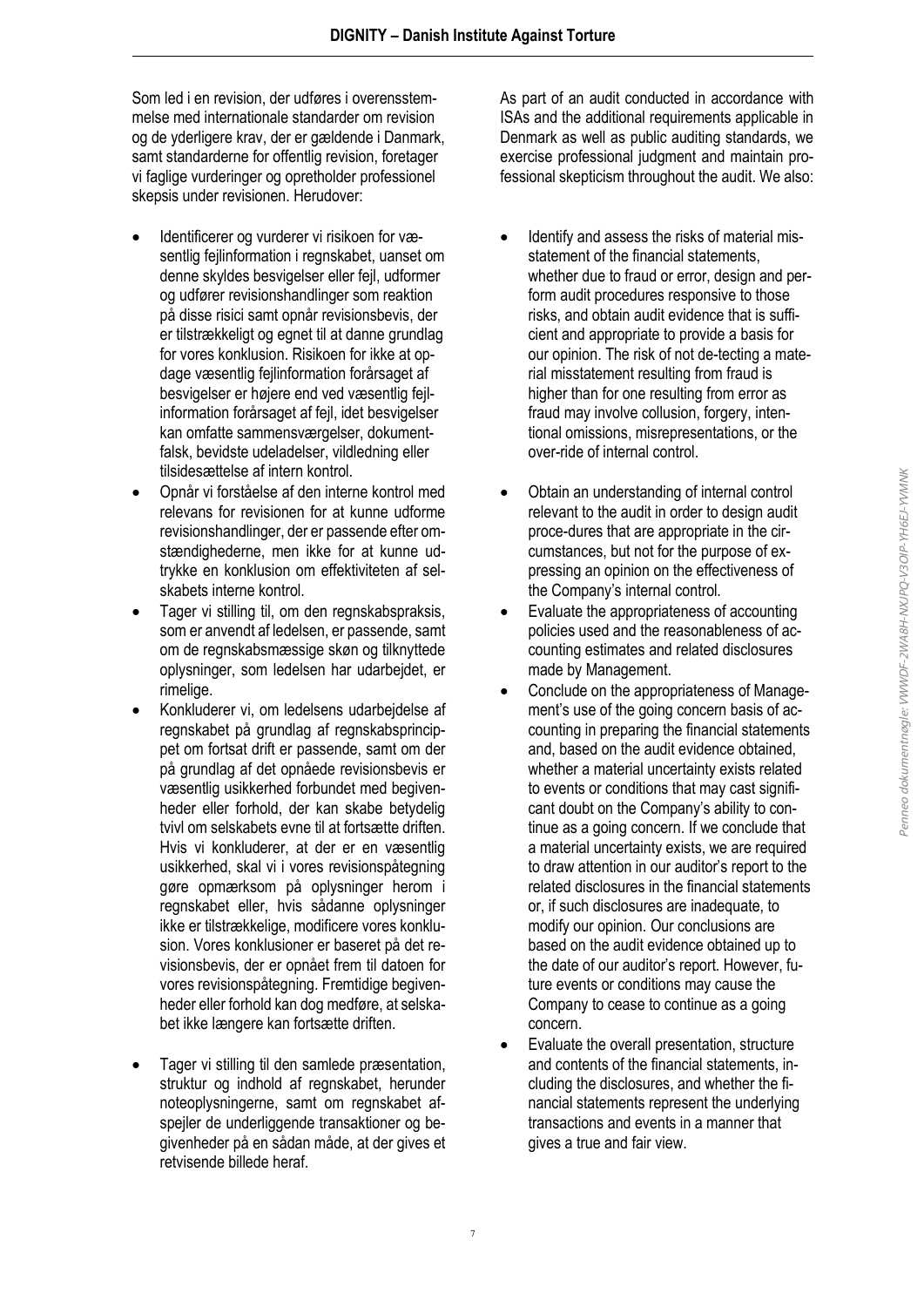8

Vi kommunikerer med den øverste ledelse om blandt andet det planlagte omfang og den tidsmæssige placering af revisionen samt betydelige revisionsmæssige observationer, herunder eventuelle betydelige mangler i intern kontrol, som vi identificerer under revisionen.

#### **Erklæring i henhold til anden lovgivning og øvrig regulering**

#### **Udtalelse om juridisk-kritisk revision og forvaltningsrevision**

Ledelsen er ansvarlig for, at de dispositioner, der er omfattet af regnskabsaflæggelsen, er i overensstemmelse med meddelte bevillinger, love og andre forskrifter samt med indgåede aftaler og sædvanlig praksis. Ledelsen er også ansvarlig for, at der er taget skyldige økonomiske hensyn ved forvaltningen af de midler og driften af aktiviteterne, der er omfattet af regnskabet. Ledelsen har i den forbindelse ansvar for at etablere systemer og processer, der understøtter sparsommelighed, produktivitet og effektivitet.

I tilknytning til vores revision af regnskabet er det vores ansvar at gennemføre juridisk-kritisk revision og forvaltningsrevision af udvalgte emner i overensstemmelse med standarderne for offentlig revision. I vores juridisk-kritiske revision efterprøver vi med høj grad af sikkerhed for de udvalgte emner, om de undersøgte dispositioner, der er omfattet af regnskabsaflæggelsen, er i overensstemmelse med de relevante bestemmelser i bevillinger, love og andre forskrifter samt indgåede aftaler og sædvanlig praksis. I vores forvaltningsrevision vurderer vi med høj grad af sikkerhed, om de undersøgte systemer, processer eller dispositioner understøtter skyldige økonomiske hensyn ved forvaltningen af de midler og driften af aktiviteterne, der er omfattet af regnskabet.

We communicate with those charged with governance regarding, among other matters, the planned scope and timing of the audit and significant audit findings, including any significant deficiencies in internal control that we identify during our audit.

#### **Reporting on other legal and regulatory requirements**

#### **Statement on compliance audit and performance audit**

Management is responsible for the transactions comprised by the financial reporting being in accordance with the grants given, legislation and other regulations as well as with agreements concluded and generally accepted practice. Management is also responsible for due financial consideration having been made in the administration of the funds and the operation of the Company comprised by the Financial Statements. In this connection, Management is responsible for establishing systems and processes that support economy, productivity and efficiency.

In connection with our audit of the Financial Statements, it is our responsibility to perform a compliance audit and a performance audit of selected subject matters in accordance with public auditing standards. During our compliance audit, we verify with reasonable assurance for the subject matters selected whether the examined transactions comprised by the financial reporting are in accordance with the relevant provisions relating to the grants given, legislation and other regulations as well as with agreements concluded and generally accepted practice. During our performance audit, we assess with reasonable assurance whether the systems, processes or transactions examined support due financial consideration made in the administration of the funds and the operation of the Company comprised by the Financial Statements.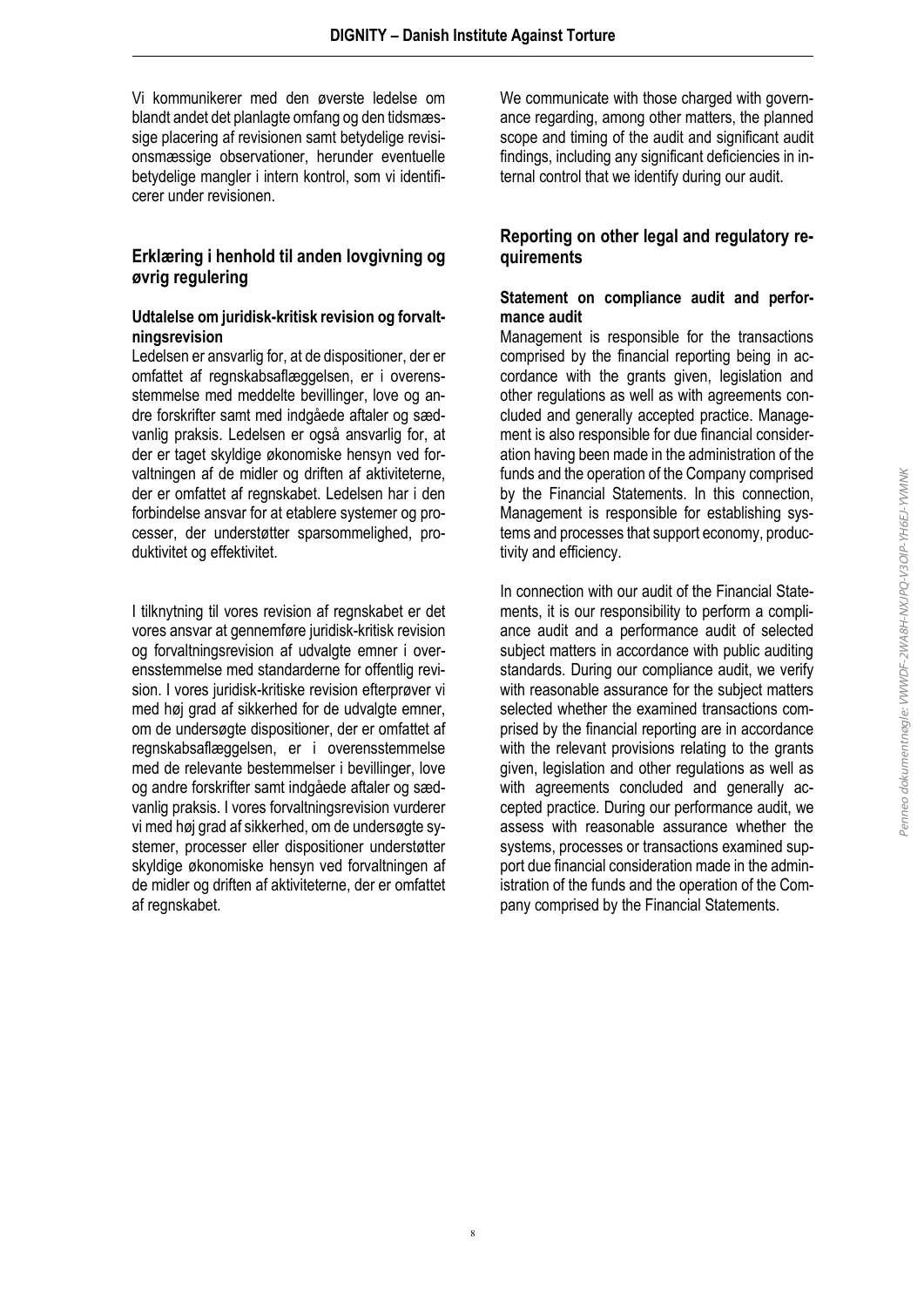9

Hvis vi på grundlag af det udførte arbejde konkluderer, at der er anledning til væsentlige, kritiske bemærkninger, skal vi rapportere herom i denne udtalelse.

Vi har ingen væsentlige kritiske bemærkninger at rapportere i den forbindelse.

Hellerup, 21 April 2022 **PricewaterhouseCoopers**  Statsautoriseret Revisionspartnerselskab

Jacob F Christiansen State Authorised Public Accountant If, on the basis of the work performed, we conclude that our audit gives rise to material critical comments, we are to report on these in this statement.

We do not have any material critical comments to report in this respect.

Søren Alexander State Authorised Public Accountant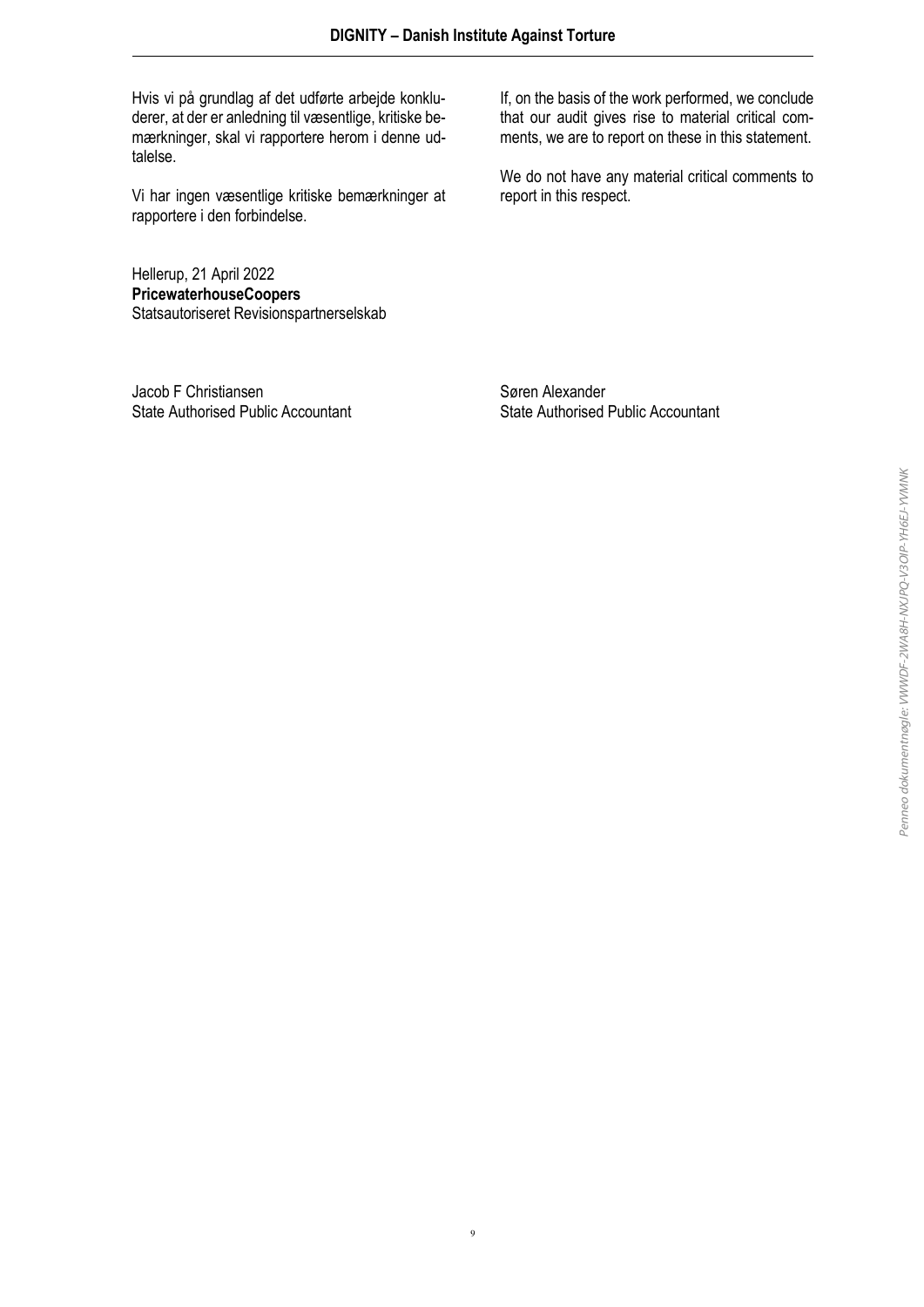### **Regnskabspraksis**

### **Regnskabsgrundlag**

Årsrapporten for DIGNITY for 2021 er aflagt i overensstemmelse med årsregnskabslovens bestemmelser for regnskabsklasse A, tilpasset til organisationens særlige karakter.

Anvendt regnskabspraksis adskiller sig i forhold til sidste år ved, at alle former for administrationsbidrag og overheadtillæg optjent via formålsbestemte midler nu modregnes de tilsvarende udgifter. Tidligere år har administrationsbidrag og visse overheadtillæg været indtægtsført særskilt som egne midler, foruden den tilskudsspecifikke indtægtsføring. Dette medfører en lavere omsætning samt lavere omkostninger, som efter ledelsens vurdering er mere retvisende, og er neutralt både i forhold til resultat og tilskudsspecifik indtægtsførsel.

Derudover er flere af regnskabslinjerne under omkostningerne i resultatopgørelsen slået sammen til nye og omdøbde regnskabslinjer. Sammenligningstallene er tilpasset herefter. Den nye præsentation har ingen effekt på dette års eller sidste års resultat eller egenkapital.

### **Generelt om indregning og måling**

I resultatopgørelsen indregnes indtægter i takt med, at de indtjenes, herunder indregnes værdireguleringer af finansielle aktiver og forpligtelser. I resultatopgørelsen indregnes ligeledes alle omkostninger, herunder afskrivninger og nedskrivninger.

Aktiver indregnes i balancen, når det er sandsynligt, at fremtidige økonomiske fordele vil tilflyde organisationen, og aktivets værdi kan måles pålideligt.

Forpligtelser indregnes i balancen, når det er sandsynligt, at fremtidige økonomiske fordele vil fragå organisationen, og forpligtelsens værdi kan måles pålideligt.

Ved første indregning måles aktiver og forpligtelser til kostpris. Efterfølgende måles aktiver og forpligtelser som beskrevet for hver enkelt regnskabspost nedenfor.

## **Accounting practice**

### **Accounting basis**

The 2021 Annual Report for DIGNITY has been submitted in accordance with the provisions for reporting class A of the Danish Financial Statements Act, adjusted to the organisation's special character.

The accounting policies differ from last year in that all forms of administrative contributions and overhead surcharges earned via dedicated funds are now off-set against the corresponding expenses. In previous years, administrative contributions and certain overhead supplements have been recognized separately as own funds, in addition to the grant-specific recognition of income. This results in lower revenue as well as lower costs, which according to Management is more accurate and is neutral both in terms of profit and grant-specific income recognition.

Moreover, several financial statement lines in the cost section of the income statement have been merged into new renamed financial statement lines. Comparative figures have been adjusted accordingly. The new presentation has no effect on either this financial year or prior year result or equity.

### **Recognition and measurement**

In the income statement, income is recognised in line with it being earned, including value adjustments of financial assets and liabilities. In the income statement, all costs including depreciations and devaluations are likewise recognised.

Assets are recognised in the balance sheet when it is probable that future financial advantages will flow to the organisation and the value of the asset can be reliably measured.

Liabilities are recognised in the balance sheet when it is probable that future financial advantages will be deducted from the organisation and the value of the liability can be reliably measured.

With the first recognition, assets and liabilities are measured at cost price. Assets and liabilities are subsequently measured as described for each individual entry below.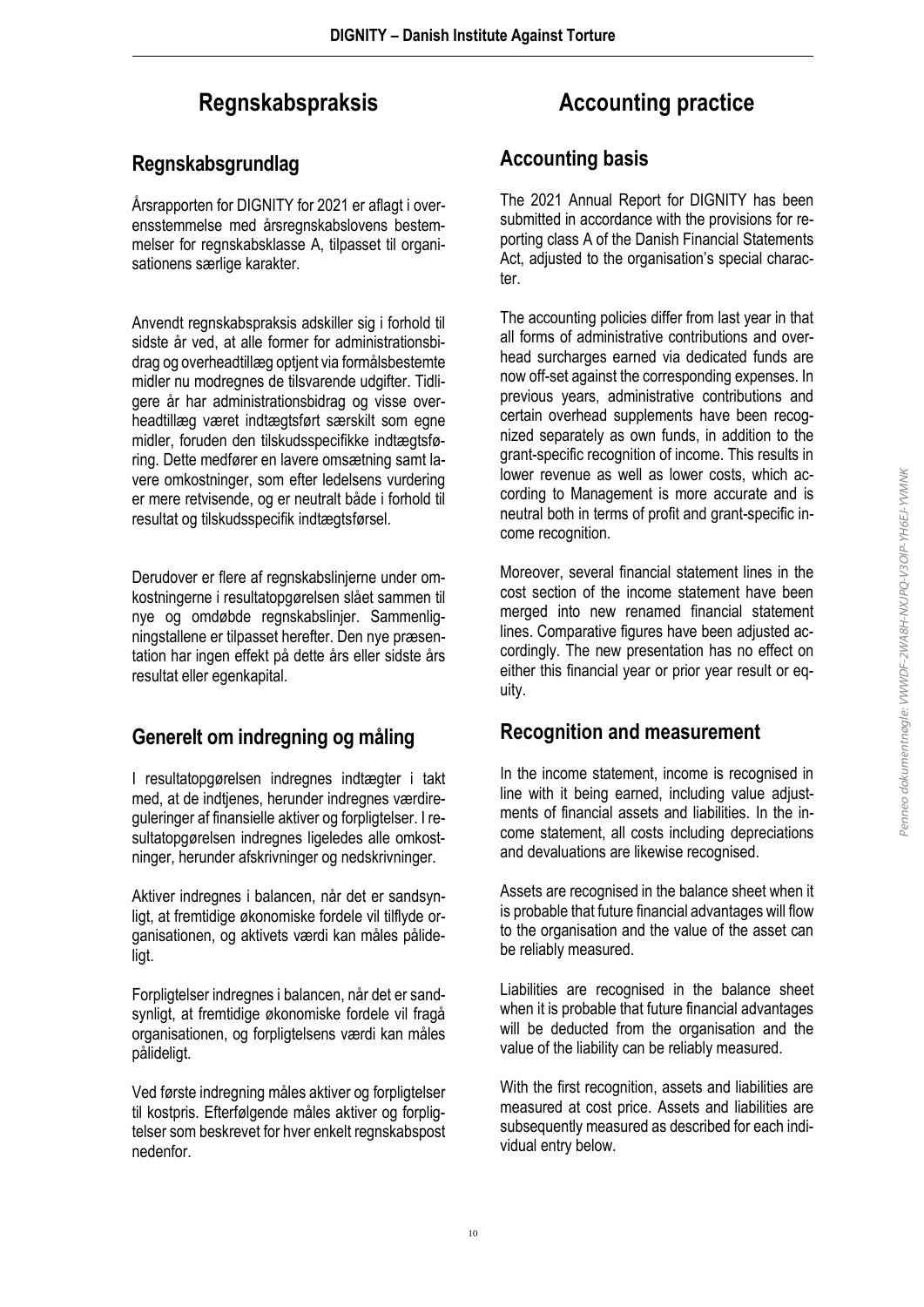Visse finansielle aktiver og forpligtelser måles til amortiseret kostpris, hvorved der indregnes en konstant effektiv rente over løbetiden. Amortiseret kostpris opgøres som oprindelig kostpris med fradrag af eventuelle afdrag samt tillæg/fradrag af den akkumulerede amortisering af forskellen mellem kostpris og nominelt beløb.

Ved indregning og måling tages hensyn til forudsigelige tab og risici, der fremkommer inden årsrapporten aflægges, og som be- eller afkræfter forhold, der eksisterede på balancedagen.

#### **Omregning af fremmed valuta**

Transaktioner i fremmed valuta omregnes til transaktionsdagens kurs. Valutakursdifferencer, der opstår mellem transaktionsdagens kurs og kursen på betalingsdagen, indregnes i resultatopgørelsen som en finansiel post.

Tilgodehavender, gæld og andre monetære poster i fremmed valuta, som ikke er afregnet på balancedagen, måles til balancedagens valutakurs. Forskellen mellem balancedagens kurs og kursen på tidspunktet for tilgodehavendets eller gældens opståen indregnes i resultatopgørelsen under finansielle indtægter og omkostninger.

### **Resultatopgørelsen**

#### **Indtægtskriterium**

Modtagne formålsbestemte midler, eksempelvis fra Danida, bogføres som gæld. Formålsbestemte midler indtægtsføres i det omfang, der afholdes omkostninger i de konkrete aktiviteter.

Administrationsbidrag, overheadtillæg og andel af fællesomkostninger indtægtsføres i henhold til aftaler med donorerne, typisk i takt med afholdelse af omkostninger i aktiviteterne, og modregnes de tilsvarende udgifter.

Ikke formålsbestemte midler, eksempelvis fra indsamlede midler samt Udlodningmidler, indtægtsføres, når indbetalingerne modtages.

Indtægter fra rehabilitering og lignende indtægter medtages på faktureringstidspunktet.

Certain financial assets and liabilities are measured at amortized cost price, by which a constant effective interest rate over the term is recognised. Amortized cost price is calculated as the original cost price with deduction of any instalments as well as addition/deduction of the accumulated amortization of the difference between the cost price and nominal amount.

With recognition and measuring, consideration is taken of foreseeable loss and risks, which come to light before the annual report is submitted and which confirm or disprove issues that existed on the balance sheet date.

#### **Conversion of foreign currency**

Transactions in foreign currency are converted to the rate on the date of the transaction. Exchange rate differences which arise between the rate on the transaction date and the rate on the payment date are recognised in the income statement as a financial entry.

Receivables, debt and other monetary entries in foreign currency that are not settled on the balance sheet date, are measured at the rate of exchange on the balance sheet date. The difference between the rate on the balance sheet date and the rate on the date of the occurrence of the receivable or debt, is recognised in the income statement under financial income and costs.

### **Income statement**

#### **Revenue criterion**

Funds received for specific purposes, for example, from Danida, are recorded as debt. Funds for specific purposes are charged to income to the extent costs are defrayed in the specific activities.

Administrative contributions, overhead supplements and the share of common costs are recognized as income in accordance with agreements with the donors, typically in line with the costs incurred in the activities, and the corresponding expenses are set off.

Funds not for specific purposes, for example, from collected funds as well as Ministry of Health's Distribution Fond, are charged to income when the payments are received.

Income from rehabilitation and similar income is included on the invoicing date.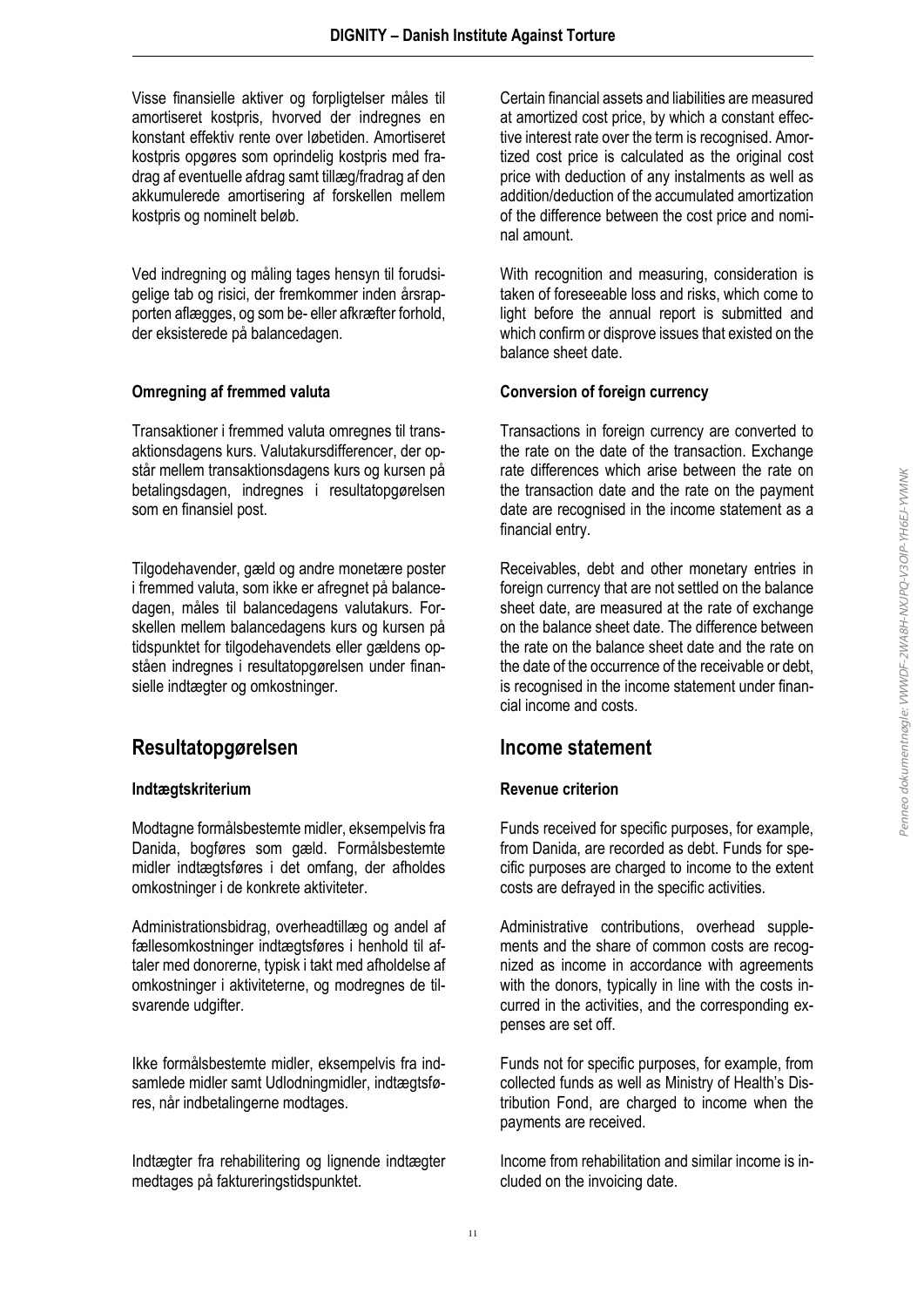#### **Omkostninger**

Omkostninger vedrører såvel nationale som internationale aktiviteter.

DIGNITY´s aktiviteter og omkostninger er opdelt indenfor afdelinger og temaer. Direkte omkostninger allokeres specifikt. Lønomkostninger allokeres til de respektive projekter i henhold til tidsregistreringen. Fællesomkostninger allokeres som udgangspunkt i forhold til årsværk.

#### **Personaleomkostninger**

Personaleomkostninger omfatter løn og gager, inklusive feriepenge og pensioner samt andre omkostninger til social sikring mv. til organisationens medarbejdere. I personaleomkostninger er fratrukket modtagne godtgørelser fra offentlige myndigheder.

#### **Finansielle poster**

Finansielle indtægter og omkostninger indregnes i resultatopgørelsen med de beløb, der vedrører regnskabsåret. Finansielle poster omfatter renteindtægter og -omkostninger, realiserede og urealiserede kursgevinster og -tab vedrørende værdipapir, gældsforpligtelser og transaktioner i fremmed valuta.

#### **Skat af årets resultat**

DIGNITY er fritaget for skatteansættelse.

### **Balancen**

#### **Materielle anlægsaktiver**

Indkøb af materielle anlægsaktiver som overstiger kr. 6.000 aktiveres og afskrives over aktivernes forventede økonomiske levetid.

Materielle anlægsaktiver, som vedrører øremærkede projekter, omkostningsføres efter de specifikke donorretningslinjer.

#### **Deposita**

Deposita indregnes som et finansielt aktiv og måles til amortiseret kostpris, der sædvanligvis svarer til nominel værdi.

#### **Costs**

Costs include national as well as international activities.

DIGNITY's activities and costs are divided within departments and themes. Direct costs are specifically allocated. Wage costs are allocated to the respective areas pursuant to time registration. As a starting point, shared costs are allocated in relation to the payroll man-years.

#### **Staff costs**

Staff costs include wages and salaries, including holiday pay and pensions as well as other costs for social security, etc. for the organisation's employees. Received allowances from public authorities have been deducted from the staff costs.

#### **Financial entries**

Financial income and costs are recognised in the income statement with the amounts that regard the financial year. Financial entries include interest income and costs, realised and unrealised exchange gains and losses regarding securities, liability commitments and transactions in foreign currency.

#### **Tax on profit or loss for the year**

DIGNITY is exempt from tax assessment.

### **Balance sheet**

#### **Property, plant and equipment**

Purchase of property, plant and equipment which exceeds DKK 6,000 is activated and depreciated over the asset's expected financial service life.

Purchases of property, plant and equipment which relate to earmarked projects, are expensed in accordance with the specific donor guidelines.

#### **Deposits**

Deposits are recognized as financial assets, and are measured at the amortized cost price, which usually corresponds to the nominal value.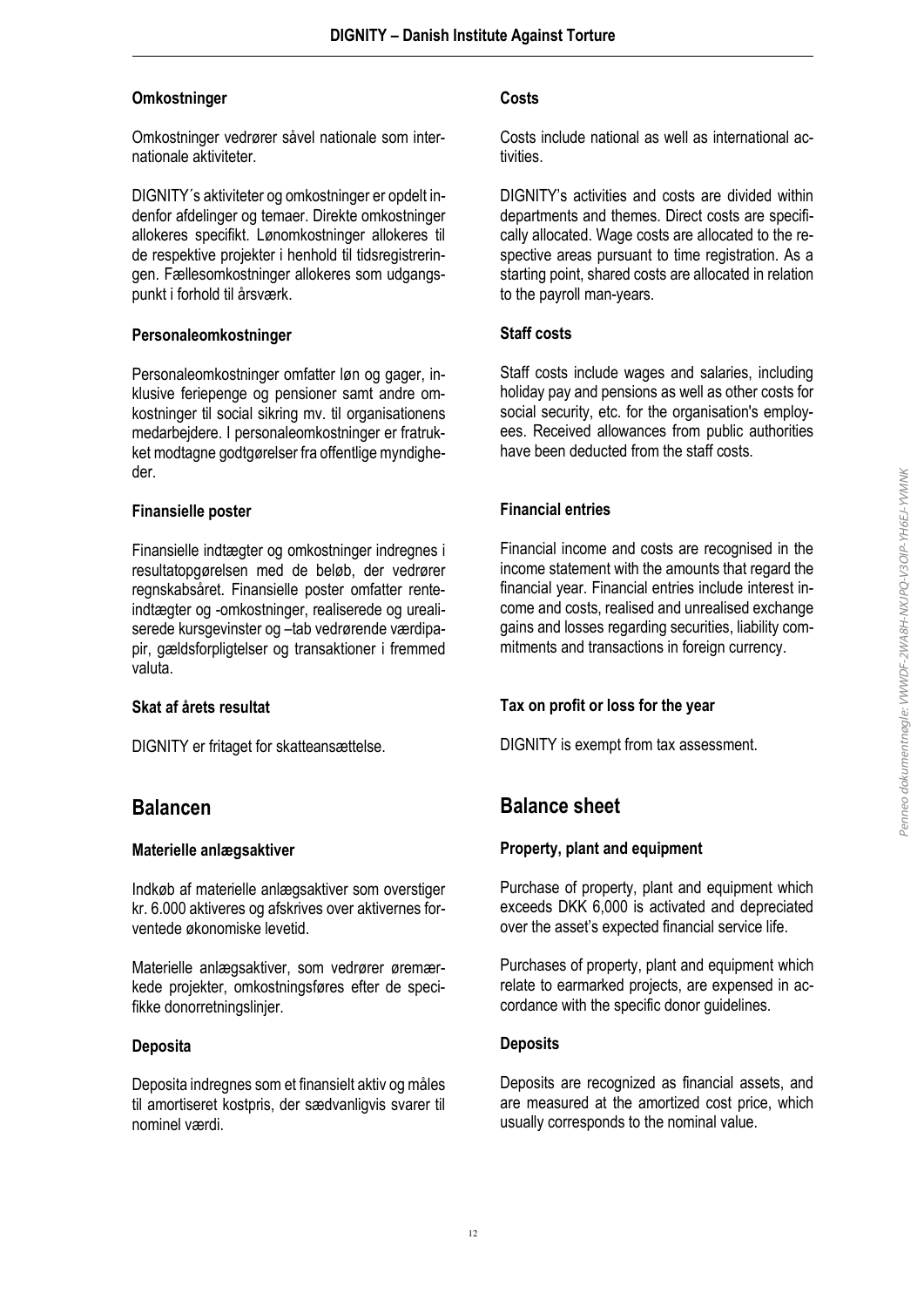#### **Tilgodehavender**

Tilgodehavender måles til amortiseret kostpris, der sædvanligvis svarer til nominel værdi. Værdien reduceres med nedskrivning til imødegåelse af forventede tab.

#### **Periodeafgrænsningsposter**

Periodeafgrænsningsposter indregnet under aktiver omfatter afholdte omkostninger vedrørende efterfølgende regnskabsår.

#### **Værdipapirer**

Værdipapirer indregnet under omsætningsaktiver måles til dagsværdi (børskurs) på balancedagen.

#### **Likvider**

Likvide beholdninger omfatter kontante beholdninger og bankindeståender.

#### **Reserve på egenkapitalen**

På egenkapitalen reserveres et beløb til kompetenceudvikling af medarbejdere. Reserven opgøres på baggrund af det beløb, som bestyrelsen senest har godkendt fratrukket omkostninger afholdt til kompetenceudvikling.

#### **Forudbetalte projekttilskud**

Forudbetalte tilskud til projekter indregnes på baggrund af modtagne projekttilskud fratrukket det indtægtsførte forbrug på projekterne.

#### **Edith Høyer Ulrichs legat**

Forpligtelsen til Edith Høyer Ulrichs legat indregnes på baggrund af modtagne legatmidler tillagt optjente renteindtægter relateret til legatmidlerne fratrukket DIGNITYs uddeling af legater.

#### **Gældsforpligtelser**

Gæld i øvrigt er målt til amortiseret kostpris svarende til nominel værdi.

#### **Indsamlinger, § 8 bidrag, donationer**

Bidrag henlagt til uddeling opgøres på baggrund af modtagne private bidrag omfattet af ligningslovens § 8A fratrukket omkostninger afholdt i forbindelse med indsamlingen.

#### **Receivables**

Receivables are measured at the amortized cost price, which usually corresponds to the nominal value. The value is reduced with devaluation to counter expected loss.

#### **Accrued income and deferred expenses**

Accrued income and deferred expenses recognised under assets include defrayed costs regarding the subsequent financial year.

#### **Securities**

Securities recognised under current assets are measured at market value (quoted price) on the balance sheet date.

#### **Cash and cash equivalents**

Cash and cash equivalents include cash in hand and bank balances.

#### **Equity reserves**

An amount related to competency development of employees is reserved on equity. The reserve is based on the latest approved amount by the Board of Directors subtracted costs incurred in relation to competency development.

#### **Prepaid project grants**

Prepaid project grants are recognised based on received grant payments less recognized project income.

#### **Edith Høyer Ulrich's grant**

Liability related to Edith Høyer's grant is recognised based on received grant payments as well as received interest payments related to the grant subtracted awarded grants paid by DIGNITY.

#### **Liability commitment**

Other debt is measured at amortized cost price corresponding to the nominal value.

#### **Collections, § 8 support, donations**

Funds earmarked for distribution are based on received private donations covered by the Tax Assessment Act section 8A, less incurred expenses in connection with the collection of funds.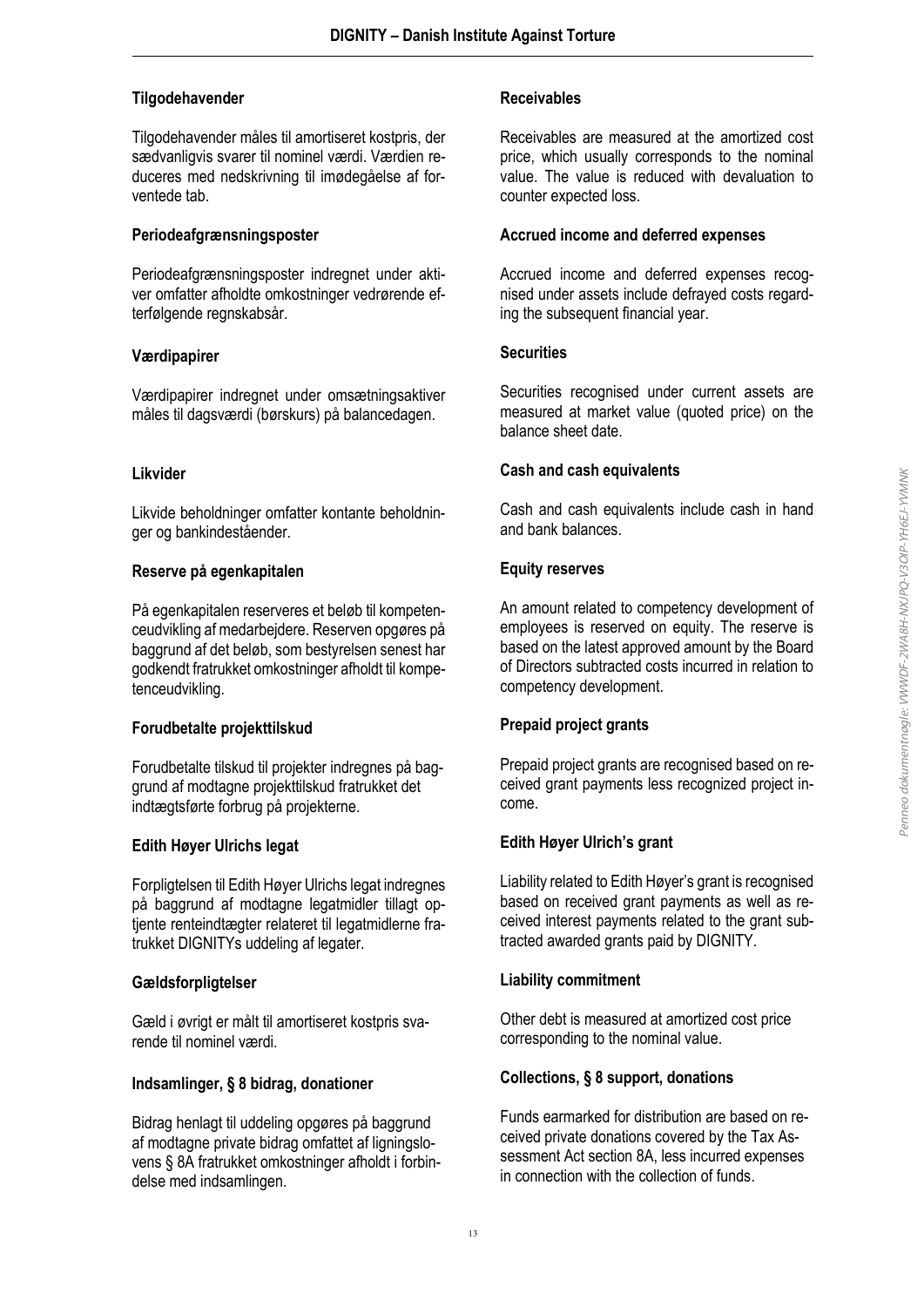### **Income Statement 1 January - 31 December / Resultatopgørelse 1. januar - 31. december**

| Note           |                                                                                  | 2021         | 2020         |
|----------------|----------------------------------------------------------------------------------|--------------|--------------|
|                | Income / Indtægter                                                               |              |              |
|                | General grant from the Danish Ministry of Foreign Affairs / Udenrigsministeriets |              |              |
| 1              | rammevevilling                                                                   | 53.000.000   | 53.250.000   |
| 1              | Overspend/underspend, general grant / Mer-/ mindreforbrug, rammebevilling        | $-5.213.345$ | $-2.232.307$ |
| $\overline{2}$ | Danish Regions / Danske regioner                                                 | 19.536.060   | 22.487.738   |
| $10 + 11$      | MENA - DAPP, Swiss, Dutch, etc.                                                  | 38.424.691   | 49.136.786   |
| $10 + 11$      | Single projects / Enkeltprojekter                                                | 19.538.931   | 13.066.500   |
| $10 + 11$      | Ombudsman, committed funds / Ombudsmanden, bunde midler                          | 687.915      | 806.110      |
| 3              | Fundraising                                                                      | 938.031      | 1.580.864    |
| 4              | Miscellaneous income / Diverse indtægter                                         | 1.192.567    | 7.304.081    |
|                | Total income / Indtægter i alt                                                   | 128.104.850  | 145.399.772  |
|                | Costs / Omkostninger                                                             |              |              |
| 5              | Executive Management / Direktion                                                 | 3.368.832    | 2.868.156    |
|                | Communication / Kommunikation and/og Fundraising and/og Marketing                | 2.993.594    | 4.280.925    |
|                | Documentation / Dokumentation - DIGNITY LAB                                      | 3.220.838    | 1.648.634    |
|                | Administration (HR, Finance, IT, Facility Management)                            | 20.216.611   | 24.686.767   |
|                | Legal Department / Juridisk afdeling                                             | 1.763.538    | 2.065.304    |
|                | Health Department / Health afdeling                                              | 4.212.637    | 5.347.845    |
|                | Rehabilitation in Denmark / Rehabilitering i Danmark                             | 16.732.250   | 16.585.523   |
|                | International programmes                                                         | 73.010.792   | 86.140.151   |
|                | Total costs / Omkostninger i alt                                                 | 125.519.092  | 143.623.305  |
|                | Financial entries / Finansielle poster                                           |              |              |
| 6              | Financial expenses / Finansielle omkostninger                                    | 64.005       | 20.510       |
|                | Total financial entries / Finansielle poster i alt                               | $-64.005$    | $-20.510$    |
|                | Results for the year / Årets resultat                                            | 2.521.753    | 1.755.957    |
|                | Reserve for competency development / Henlæggelse til kompetanceudvikling         | 0            | 755.957      |
|                | Carried over to transferred results / Overført til overført resultat             | 2.521.753    | 1.000.000    |
|                | <b>Dispositions / Disponeret</b>                                                 | 2.521.753    | 1.755.957    |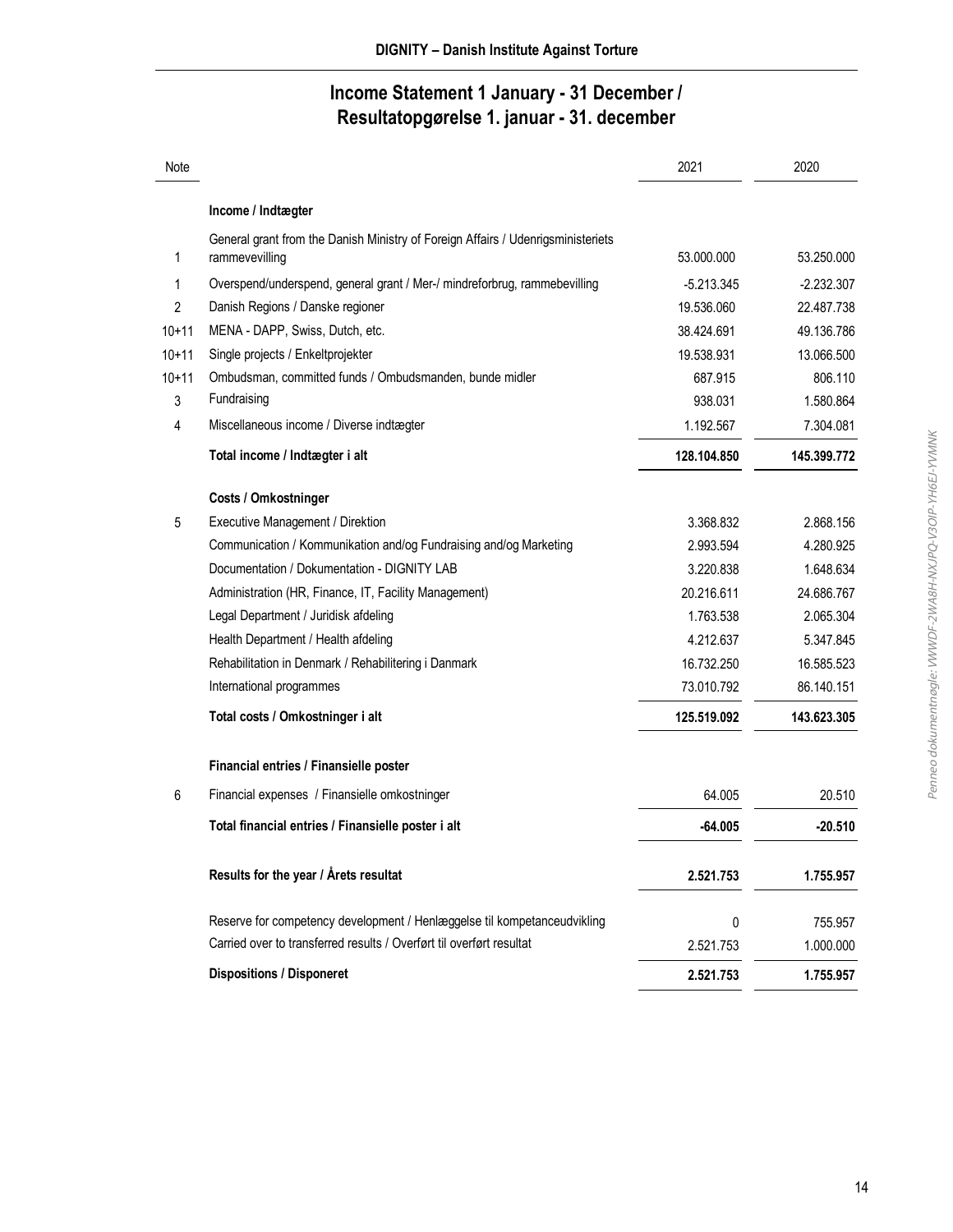### **Balance sheet 31 December / Balance 31. december**

### **Assets / Aktiver**

| Note |                                                                                            | 2021                              | 2020                              |
|------|--------------------------------------------------------------------------------------------|-----------------------------------|-----------------------------------|
|      |                                                                                            |                                   |                                   |
|      | Operating equipment / Driftsmidler                                                         | 957.423                           | 1.159.789                         |
|      | Property, plant and equipment / Materielle anlægsaktiver                                   | 957.423                           | 1.159.789                         |
|      | Deposits / Depositum                                                                       | 1.420.591                         | 1.534.607                         |
|      | Financial fixed assets / Finasielle anlægsaktiver                                          | 1.420.591                         | 1.534.607                         |
|      | Fixed assets /anlægaktiver                                                                 | 2.378.014                         | 2.694.396                         |
|      | Receivables from the sale of services / Tilgodehavender fra salg af<br>tjenesteydelser     |                                   |                                   |
|      | Other receivables / Andre tilgodehavender<br>Deferred expenses / Periodeafgrænsningsposter | 2.186.508<br>5.521.111<br>820.598 | 1.862.613<br>1.368.807<br>419.870 |
|      | Receivables / Tigodehavender                                                               | 8.528.217                         | 3.651.290                         |
|      | <b>Securities / Værdipapirer</b>                                                           | 7.213.422                         | 7.272.404                         |
| 7    | Cash in hand and at bank / Likvide beholdninger                                            | 58.498.340                        | 40.325.713                        |
|      | <b>Current assets / Omsætningsaktiver</b>                                                  | 74.239.979                        | 51.249.407                        |
|      | Total assets / Aktiver i alt                                                               | 76.617.993                        | 53.943.803                        |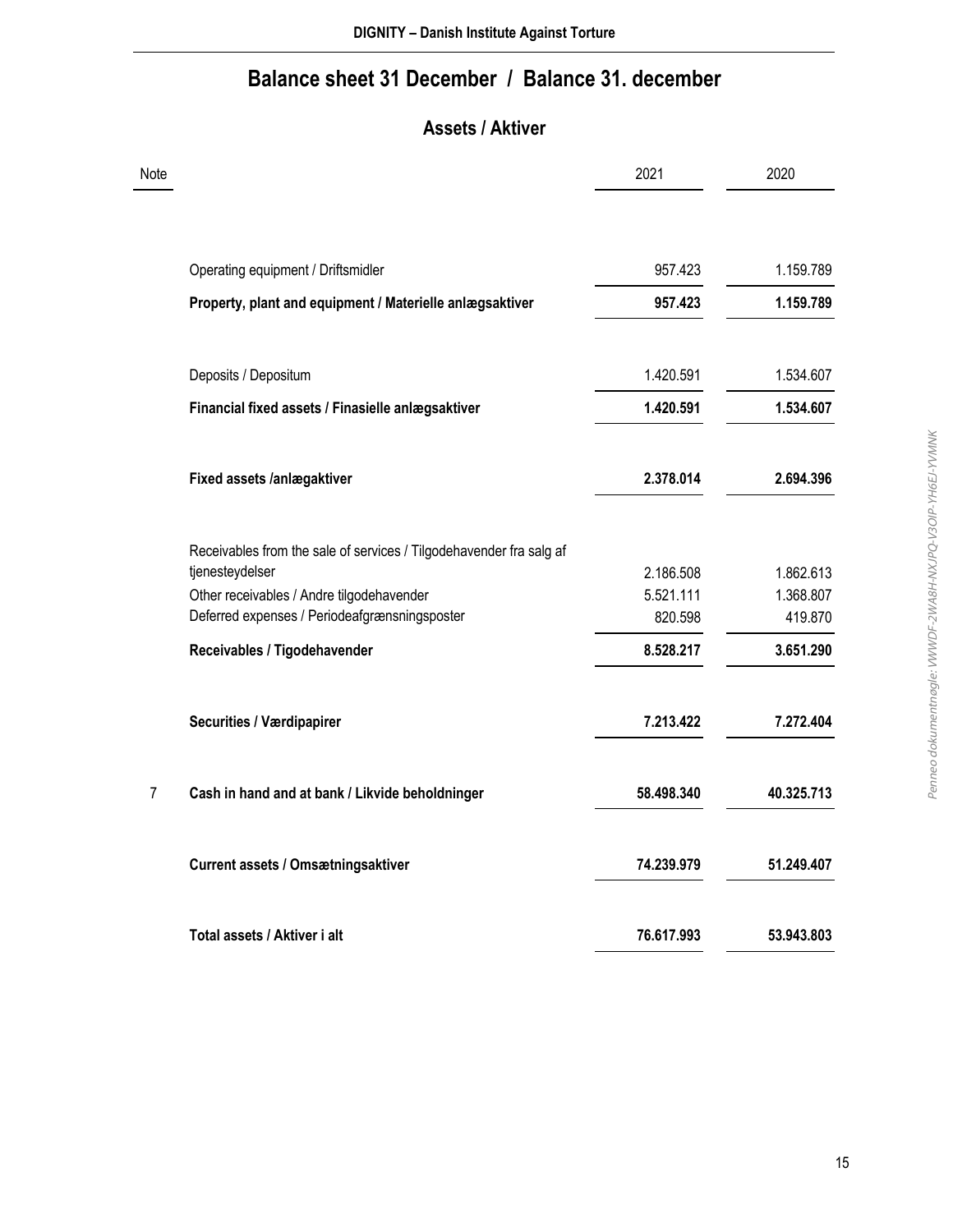### **Balance sheet 31 December / Balance 31. december**

### **Liabilities / Passiver**

| Note |                                                                                           | 2021              | 2020              |
|------|-------------------------------------------------------------------------------------------|-------------------|-------------------|
|      |                                                                                           |                   |                   |
|      | Equity / Egenkapital                                                                      | 9.302.853         | 6.781.100         |
| 8    | Equity / Egenkapital                                                                      | 9.302.853         | 6.781.100         |
|      | Reserve for competency development / Henlæggelse til                                      |                   |                   |
| 9    | kompetanceudvikling                                                                       | 755.957           | 755.957           |
|      | Reserves / Henlæggelser                                                                   | 755.957           | 755.957           |
|      | <b>Equity incl. reserves</b>                                                              | 10.058.810        | 7.537.057         |
|      |                                                                                           |                   |                   |
| 10   | Prepaid grants for single projects / Forudbetalte projekttilskud for<br>enkeltprojekter   | 44.615.416        | 31.958.721        |
|      | Received funds for specific purposes / Modtaget midler til<br>formålsbestemte fonde       |                   |                   |
| 11   | Edith Høyer Ulrich's Grant / Edith Høyer Ulrich's legat                                   | 18.733<br>178.910 | 19.983<br>187.850 |
| 1    | General grant Ministry of Foreign Affairs Denmark / Rammebevilling<br>Udenrigsministeriet | 9.576.585         | 4.358.046         |
|      | Suppliers of goods and services / Leverandører af varer og                                |                   |                   |
|      | tjenesteydelser                                                                           | 3.172.354         | 577.818           |
| 12   | Other debt / Anden gæld                                                                   | 8.997.185         | 9.304.328         |
|      | Short-term debt / Kortfristet gæld                                                        | 66.559.183        | 46.406.746        |
|      | Total debt / Gæld i alt                                                                   | 66.559.183        | 46.406.746        |
|      | Total Liabilities / Passiver i alt                                                        | 76.617.993        | 53.943.803        |
|      | Dont obligation / Hughisforpliateles                                                      |                   |                   |

13 Rent obligation / Huslejeforpligtelse

Collections, § 8 support, donations / Indsamlinger, § 8 bidrag,

14 donationer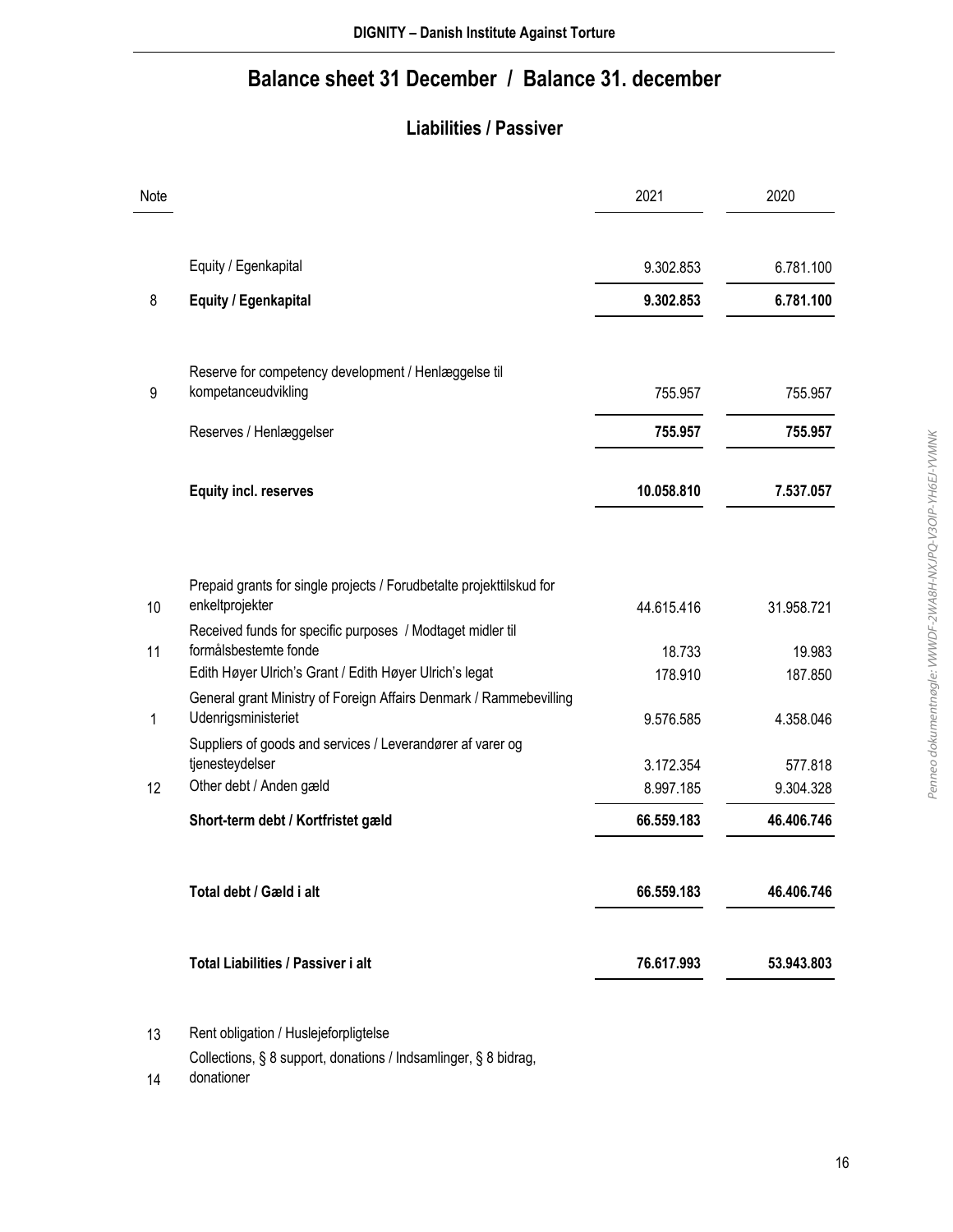**1**

**2**

|                                                                                    | 2021         | 2020         |
|------------------------------------------------------------------------------------|--------------|--------------|
| General grant Ministry of Foreign Affairs Denmark /                                |              |              |
| Rammebevilling Udenrigsministeriet                                                 |              |              |
| General grant for the year / Årets rammebevilling                                  | 53.000.000   | 53.250.000   |
| Expenses / Udgifter                                                                | 44.660.425   | 47.680.087   |
| Administration fee 7% / Administrationsvederlag 7%                                 | 3.126.230    | 3.337.606    |
| Expenses for the year / Årets udgifter                                             | 47.786.655   | 51.017.693   |
| Additional or less expenditure on general grant for the year / Arets mer-          |              |              |
| eler mindre forbrug på rammebevillingen                                            | $-5.213.345$ | $-2.232.307$ |
| General grant, outstanding beginning of year / Rammebevilling,                     |              |              |
| mellemværende primo                                                                | -4.358.046   | $-2.116.206$ |
| Additional or less expenditure for the year transferred to next year               |              |              |
| / Årets mer-eler mindre forbrug overført til næste år                              | $-9.571.391$ | $-4.348.513$ |
| Interest income that must be used for framework activities /                       |              |              |
| Renteindtægter som skal anvendes til rammeaktiviteter                              | $-5.194$     | $-9.533$     |
| General grant, outstanding end of year / Rammebevilling,                           |              |              |
| mellemværende ultimo                                                               | $-9.576.585$ | -4.358.046   |
| Rehabilitation income / Rehabiliter ingsindtægt                                    |              |              |
| Capital Region of Denmark (ex cl. tax on labor cost) / Region hovedstaden          |              |              |
| (uden lønsum)<br>Region Zealand (ex cl. tax on labor cost) / Region Sjælland (uden | 16.483.666   | 19.876.303   |
| lønsum)<br>Region South Denmark (ex cl. tax on labor cost) / Region Syddanmark     | 3.048.969    | 2.611.435    |
| uden lønsum)                                                                       | 3.425        | $\Omega$     |
|                                                                                    | 19.536.060   | 22.487.738   |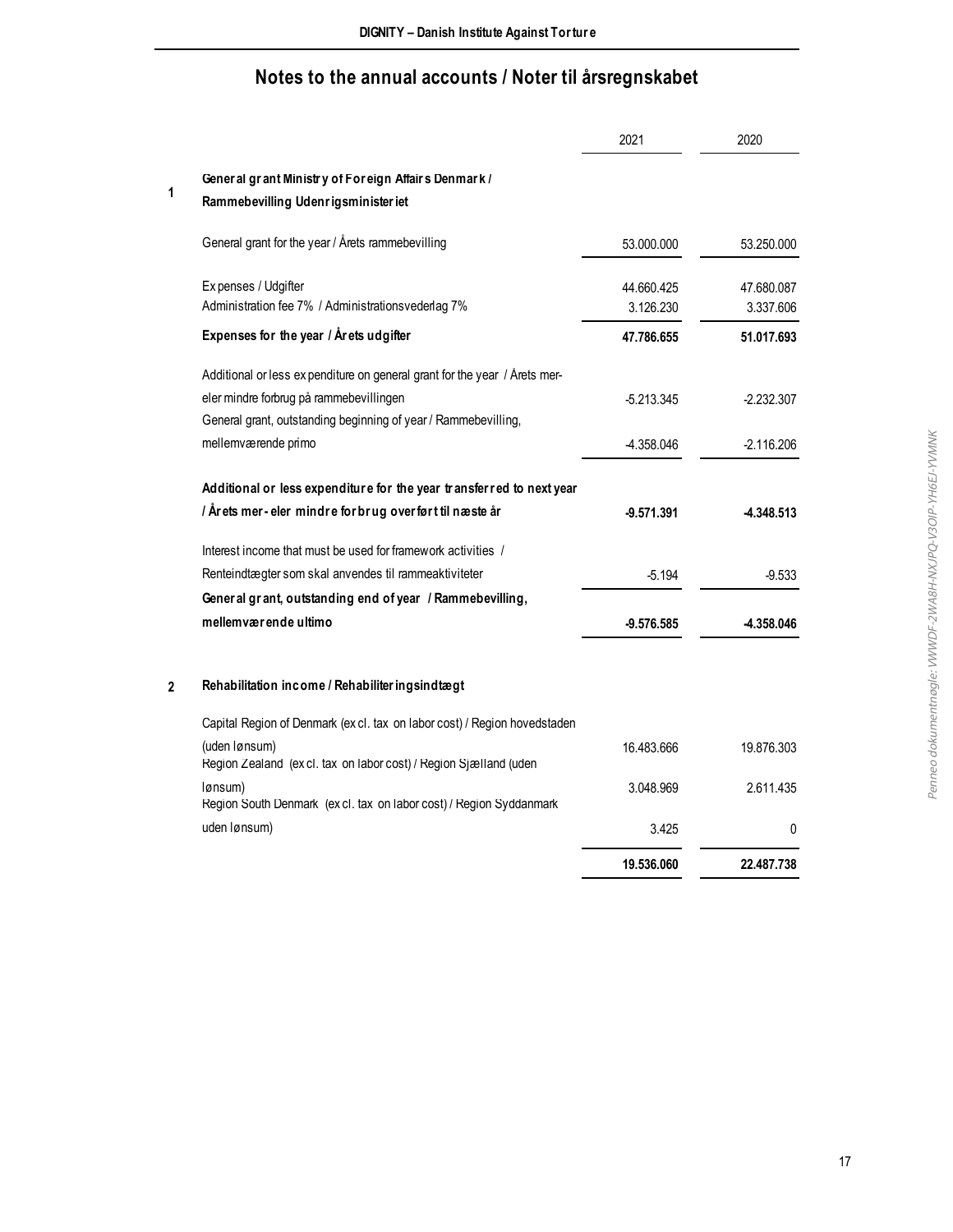|   |                                                                                                                                                            | 2021                                   | 2020                                         |
|---|------------------------------------------------------------------------------------------------------------------------------------------------------------|----------------------------------------|----------------------------------------------|
| 3 | <b>Fundraising</b>                                                                                                                                         |                                        |                                              |
|   | Private sector contributions / Private bidrag                                                                                                              | 356.281                                | 339.206                                      |
|   | - Private sector contributions (Collections, § 8 support, donations) / Private bidrag                                                                      |                                        |                                              |
|   | (Indsamlinger, § 8 bidrag, donationer)                                                                                                                     | 314.396                                | 339.206                                      |
|   | - Private sector contributions, members / Private bidrag, medlemmer                                                                                        | 41.885                                 | 0                                            |
|   | Inheritance Testamentary gifts / Arv, testamentariske gaver<br>Non-earmarked contributions from Danish foundations / Ikke øremærkede                       | 0                                      | 100.000                                      |
|   | bidrag fra danske fonde                                                                                                                                    |                                        |                                              |
|   | Mobilepay and / og SMS                                                                                                                                     | 340.500<br>14.766                      | 455.000<br>24.656                            |
|   |                                                                                                                                                            | 7.734                                  | 0                                            |
|   | - Mobilepay and SMS (members) / Mobilepay og SMS (medlemmer)                                                                                               |                                        |                                              |
|   | - Mobilepay and SMS (Collections, § 8 support, donations) / Mobilepay og SMS<br>(Indsamlinger, § 8 bidrag, donationer)                                     | 7.032                                  | 24.656                                       |
|   | Compensation cancelled function / Kompensation aflyst arrangement                                                                                          | 0                                      | 419.323                                      |
|   | Ministry of Health's Distribution Fond/ Sundhedsministeriets                                                                                               |                                        |                                              |
|   | Udlodningsfond                                                                                                                                             | 226.484                                | 242.679                                      |
|   |                                                                                                                                                            | 938.031                                | 1.580.864                                    |
|   | Overheads and administration contribution / Overhead og<br>administrationsbidrag<br>VAT compensation / Momskompensation<br>Other income / Øvrige indtægter | 0<br>178.383<br>1.014.184<br>1.192.567 | 6.288.713<br>159.827<br>855.541<br>7.304.081 |
| 5 | Executive Management / Direktion                                                                                                                           |                                        |                                              |
|   |                                                                                                                                                            |                                        |                                              |
|   | Director and secretariat / Direktør og sekretariat<br>SU, AMU, management and board costs / SU, AMU, ledelse- og                                           | 2.041.506                              | 1.610.324                                    |
|   | bestyrelsesomkostninger                                                                                                                                    | 1.327.497                              | 1.257.832                                    |
|   |                                                                                                                                                            | 3.369.003                              | 2.868.156                                    |
| 6 | Financial expenses / Finansielle omkostninger                                                                                                              |                                        |                                              |
|   | Interest bank balance / Renter bankindestående                                                                                                             | 2.159                                  | 1.676                                        |
|   | Ex change rate and rounding-off diff., etc. / Kurs- og afrundingsdiff. m. v.                                                                               | 2.865                                  | 12.706                                       |
|   | Ex change rate adjustments bonds / Kursreguleringer obligationer                                                                                           | 58.982                                 | 6.128                                        |
|   |                                                                                                                                                            | 64.006                                 | 20.510                                       |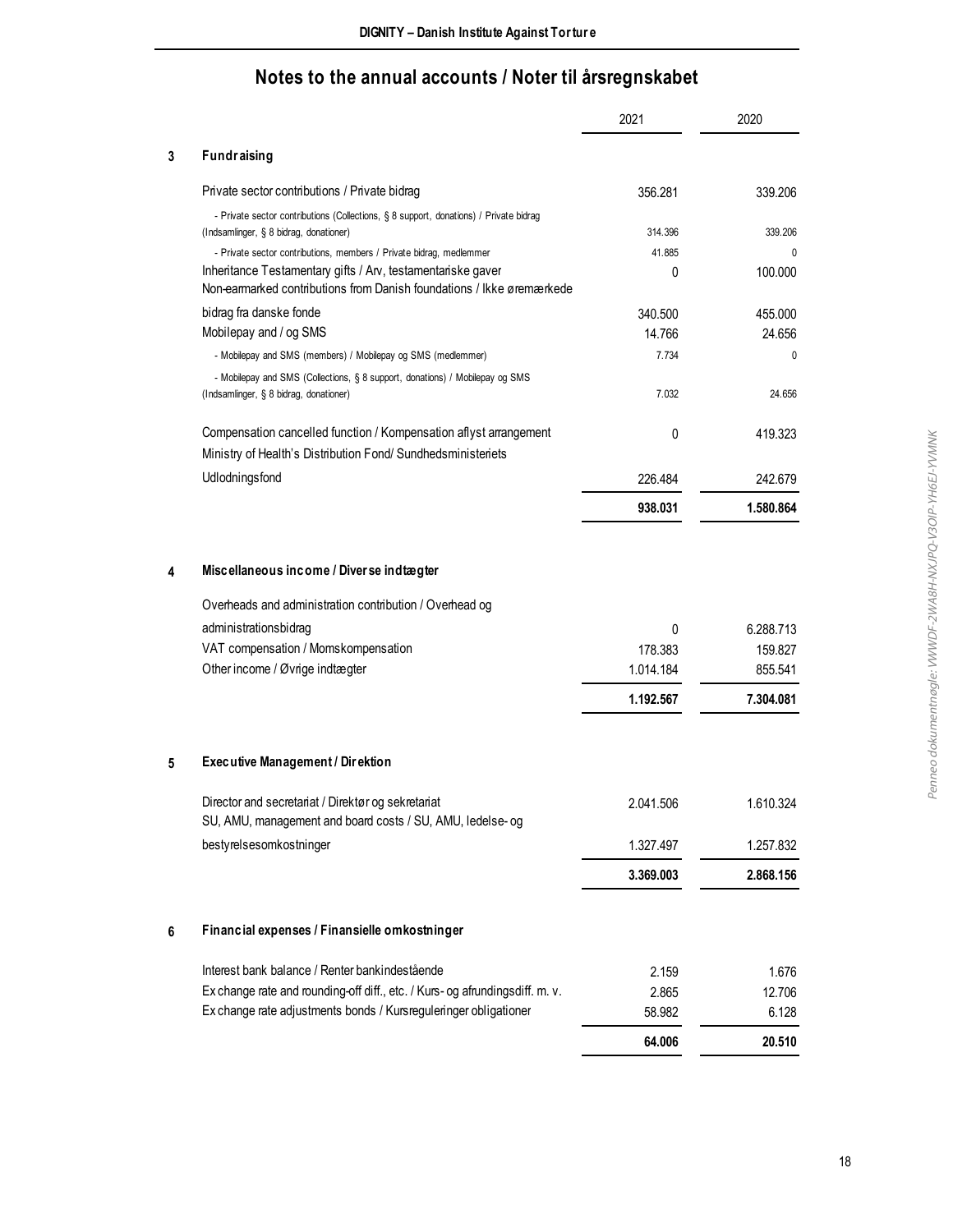|                                                                                                                                                     | 2021         | 2020         |
|-----------------------------------------------------------------------------------------------------------------------------------------------------|--------------|--------------|
| Cash in hand and at bank / Likvide beholdninger<br>$\overline{7}$                                                                                   |              |              |
| Bank balance in DK / Bankindestående i DK                                                                                                           | 56.736.224   | 38.600.399   |
| Bank balance in foreign currencies / Bankindestående i fremmede valutaer<br>Bank balance, Edith Høyer Ulrich's Grant / Bankindestående, Edith Høyer | 1.189.785    | 783.787      |
| Ulrich's legat<br>Bonds, Edith Høyer Ulrich's Grant / Obligationer, Edith Høyer Ulrich's                                                            | 181.957      | 187.996      |
| legat                                                                                                                                               | 11.402       | 14.305       |
| Balance Tunis and Jordan offices / Indestående Tunis og Jordan kontor                                                                               | 378.972      | 739.226      |
|                                                                                                                                                     | 58.498.340   | 40.325.713   |
| Equity / Egenkapital<br>8                                                                                                                           |              |              |
| Equity 1 January / Egenkpital 1. januar                                                                                                             | 6.781.100    | 5.781.100    |
| Results for the year / Årets resultat                                                                                                               | 2.521.753    | 1.000.000    |
| Equity 31 December / Egenkapital 31. december                                                                                                       | 9.302.853    | 6.781.100    |
| Reserve for competency development / Henlæggesle til<br>9                                                                                           |              |              |
| Balance 1 January / Saldo 1. januar<br>Reserve for the year / Årets henlæggesle                                                                     | 755.957<br>0 | 0<br>755.957 |
| Reserves 31 December / Henlæggesler 31. december                                                                                                    | 755.957      | 755.957      |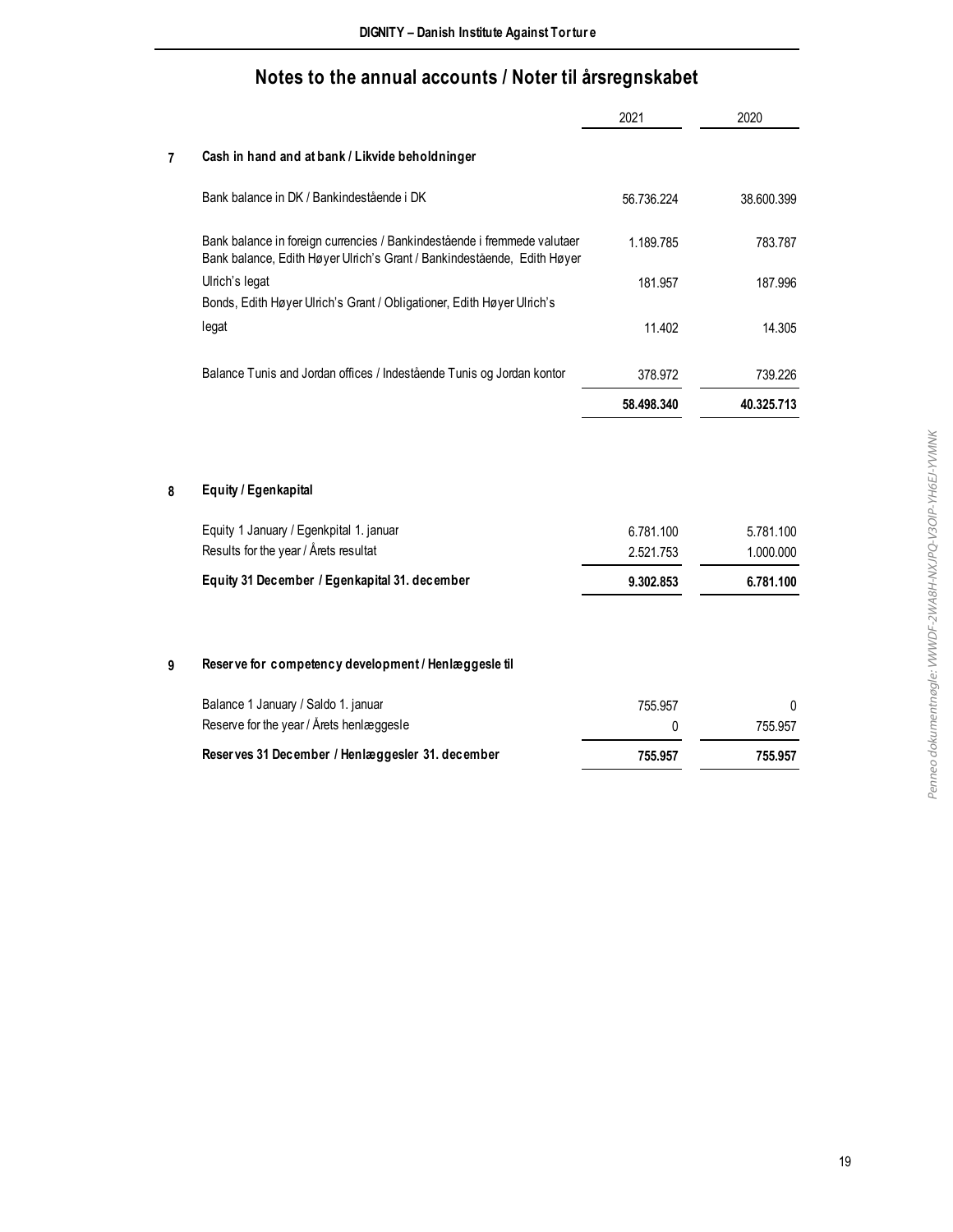|                                | Unused funds to next year                                             | Grant /                  | Paid subsidy /                | Renter /                 | Total for<br>expenditure /<br>Samlede til |                                    | Unused funds to next year                                             |
|--------------------------------|-----------------------------------------------------------------------|--------------------------|-------------------------------|--------------------------|-------------------------------------------|------------------------------------|-----------------------------------------------------------------------|
|                                | 01.01.2021 / Ubrugte midler<br>til næste år 01.01.2021,<br><b>DKK</b> | Bevilling,<br>DKK        | Betalt tilskud,<br><b>DKK</b> | Interest.<br><b>DKK</b>  | forbrug,<br><b>DKK</b>                    | Spent /<br>Forbrugt,<br><b>DKK</b> | 31.12.2021 / Ubrugte midler<br>til næste år 31.12.2021,<br><b>DKK</b> |
| DAI CON. DIGNITY               | 3.542.051                                                             |                          | 12.759.726                    | $\overline{a}$           | 16.301.777                                | 16.376.094                         | (74.317)                                                              |
| <b>DAI Consortium Partners</b> | 17.284.920                                                            | $\blacksquare$           | 30.240.274                    | $\blacksquare$           | 47.525.194                                | 17.375.761                         | 30.149.433                                                            |
| DAI Consortium LEAD WORK       | 521.771                                                               |                          | 991.328                       | $\overline{\phantom{a}}$ | 1.513.099                                 | 837.469                            | 675.630                                                               |
| <b>NPM</b>                     |                                                                       | 800.000                  | 800.000                       |                          | 800.000                                   | 687.915                            | 112.085                                                               |
| CISU Civilsamfund i Udvikling  |                                                                       | $\overline{\phantom{a}}$ | 134.000                       |                          | 134.000                                   |                                    | 134.000                                                               |
| CISU DERF Kenya                | 2.155                                                                 | $\blacksquare$           | (2.251)                       | 134                      | 38                                        | (1.218)                            | 1.256                                                                 |
| CISU DERF Guatemala            | 38                                                                    | $\overline{\phantom{a}}$ | (435)                         | 182                      | (215)                                     | (215)                              |                                                                       |
| CISU DEFR Lebanon              | 219.651                                                               |                          | (219.651)                     | $\blacksquare$           | $\overline{\phantom{0}}$                  | ۰                                  |                                                                       |
| CISU Egypt                     | $\overline{\phantom{a}}$                                              | 659.253                  | 150.000                       | $\blacksquare$           | 150.000                                   | 309.689                            | (159.689)                                                             |
| NDF - RRF                      |                                                                       | 299.250                  | 398.950                       | $\blacksquare$           | 398.950                                   | 391.779                            | 7.171                                                                 |
| CISU - Civic Space (Uganda)    |                                                                       | 499.000                  | 365.000                       |                          | 365.000                                   | 315.661                            | 49.339                                                                |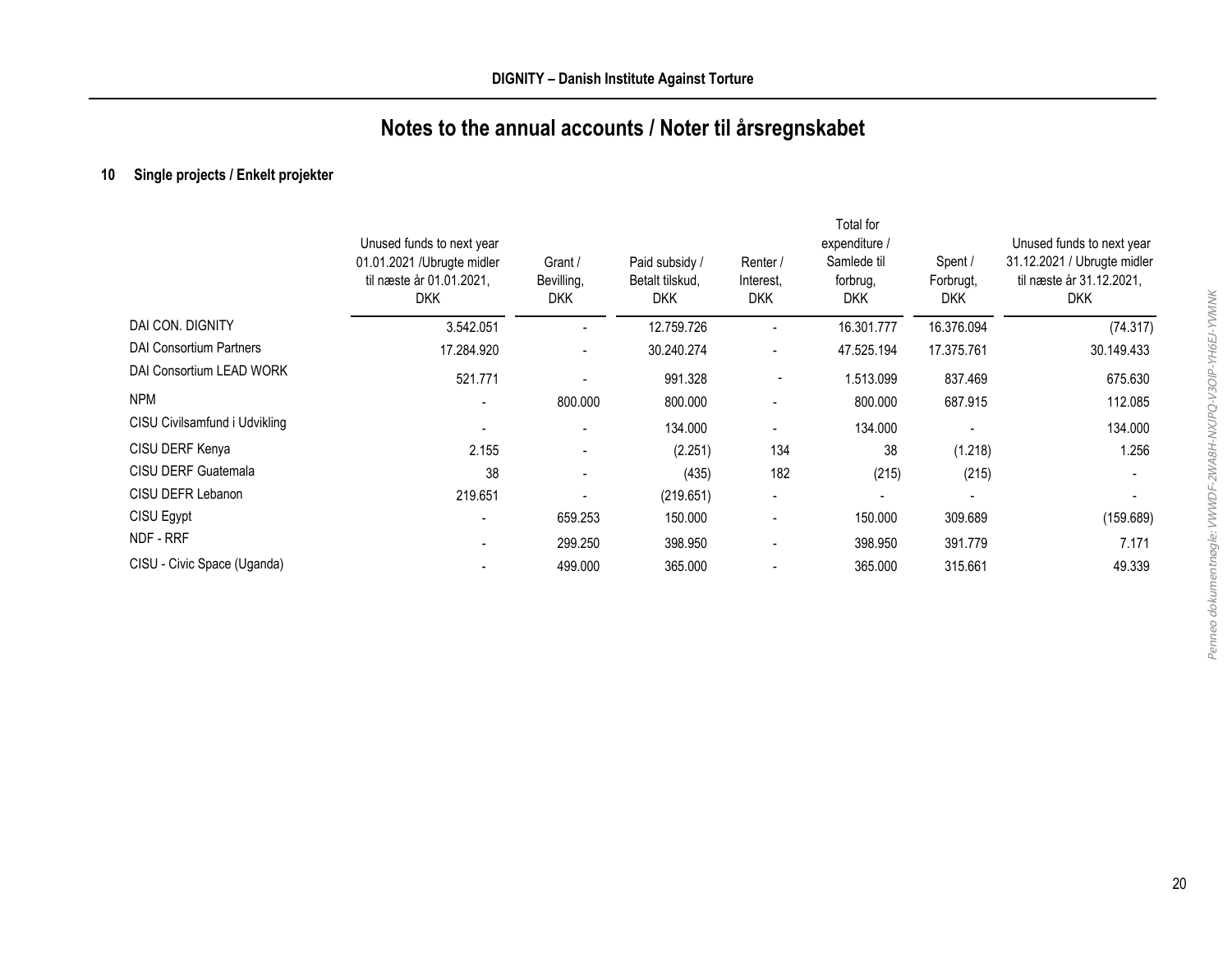|                                                       | Unused funds to next year<br>01.01.2021 / Ubrugte midler<br>til næste år 01.01.2021,<br><b>DKK</b> | Grant /<br>Bevilling,<br><b>DKK</b> | Paid subsidy /<br>Betalt tilskud,<br><b>DKK</b> | Renter /<br>Interest.<br><b>DKK</b> | Total for<br>expenditure /<br>Samlede til<br>forbrug,<br><b>DKK</b> | Spent /<br>Forbrugt,<br><b>DKK</b> | Unused funds to next year<br>31.12.2021 / Ubrugte midler<br>til næste år 31.12.2021,<br><b>DKK</b> |
|-------------------------------------------------------|----------------------------------------------------------------------------------------------------|-------------------------------------|-------------------------------------------------|-------------------------------------|---------------------------------------------------------------------|------------------------------------|----------------------------------------------------------------------------------------------------|
| <b>EU Delegation Philippines</b>                      | (156.781)                                                                                          |                                     |                                                 |                                     | (156.781)                                                           | 264.849                            | (421.630)                                                                                          |
| EU Delegation Jordan                                  | 540.475                                                                                            |                                     |                                                 |                                     | 540.475                                                             | 253.470                            | 287.005                                                                                            |
| EU Delegation Philippines 2019-22                     | 639.313                                                                                            |                                     | 1.213.110                                       |                                     | 1.852.423                                                           | 769.512                            | 1.082.911                                                                                          |
| DUTCH MFA - MENA 2020 Egypt                           | 472.815                                                                                            | $\overline{\phantom{a}}$            | 1.826.030                                       |                                     | 2.298.845                                                           | 2.000.775                          | 298.070                                                                                            |
| OSF/OSI 2019-21                                       | 668.119                                                                                            |                                     | 961.425                                         | $\overline{\phantom{0}}$            | 1.629.544                                                           | 955.922                            | 673.622                                                                                            |
| <b>Botnar Foundation</b>                              | 2.255.104                                                                                          |                                     |                                                 |                                     | 2.255.104                                                           | 1.667.001                          | 588.103                                                                                            |
| <b>British Council</b>                                | (165.861)                                                                                          | $\overline{\phantom{a}}$            | 299.626                                         |                                     | 133.765                                                             | 270.689                            | (136.924)                                                                                          |
| EU Ukraine                                            | 138.579                                                                                            |                                     | 732.844                                         |                                     | 871.423                                                             | 958.902                            | (87.479)                                                                                           |
| <b>SIDA</b>                                           | 25.648                                                                                             |                                     | (26.252)                                        |                                     | (604)                                                               |                                    | (604)                                                                                              |
| OSCE Uzbekistan                                       | $\overline{\phantom{0}}$                                                                           | 223.425                             | 89.241                                          |                                     | 89.241                                                              | 197.561                            | (108.320)                                                                                          |
| SDC - Swiss Agency for Development<br>and Cooperation | 608.675                                                                                            |                                     |                                                 |                                     | 608.675                                                             | 426.314                            | 182.361                                                                                            |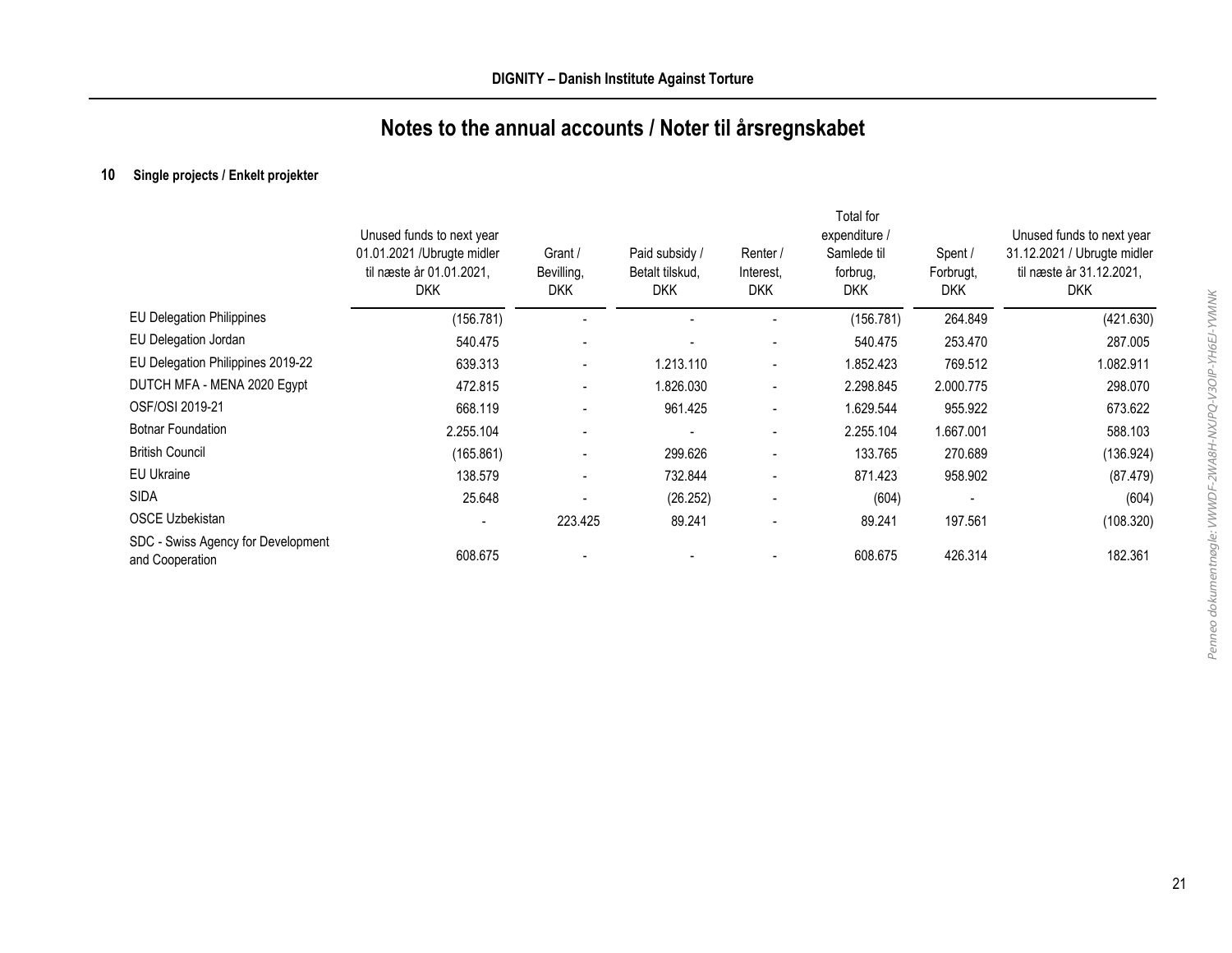|                                                                          |                                                        |                          |                                   |                          | <b>TOTAL TOT</b>        |                      |                                                         |
|--------------------------------------------------------------------------|--------------------------------------------------------|--------------------------|-----------------------------------|--------------------------|-------------------------|----------------------|---------------------------------------------------------|
|                                                                          | Unused funds to next year                              |                          |                                   |                          | expenditure /           |                      | Unused funds to next year                               |
|                                                                          | 01.01.2021 /Ubrugte midler<br>til næste år 01.01.2021, | Grant /<br>Bevilling,    | Paid subsidy /<br>Betalt tilskud, | Renter /<br>Interest.    | Samlede til<br>forbrug, | Spent /<br>Forbrugt, | 31.12.2021 / Ubrugte midler<br>til næste år 31.12.2021, |
|                                                                          | <b>DKK</b>                                             | <b>DKK</b>               | <b>DKK</b>                        | <b>DKK</b>               | <b>DKK</b>              | <b>DKK</b>           | <b>DKK</b>                                              |
| M.S.F.ASBL                                                               |                                                        |                          | 223.094                           |                          | 223.094                 | 175.953              | 47.141                                                  |
| German MFA (Jordan 2021)                                                 |                                                        | 733.546                  | 733.633                           |                          | 733.633                 | 733.631              | 2                                                       |
| International Accountability Platform for                                |                                                        |                          |                                   |                          |                         |                      |                                                         |
| <b>Belarus</b>                                                           |                                                        | 20.724.157               | 14.716.534                        |                          | 14.716.534              | 7.694.402            | 7.022.132                                               |
| SIDA Belarus                                                             |                                                        | 864.286                  | 857.124                           |                          | 857.124                 | 809.949              | 47.175                                                  |
| AECID Jordan 2021-2022                                                   |                                                        |                          |                                   | $\overline{\phantom{0}}$ |                         | 1.514                | (1.514)                                                 |
| Oasis                                                                    | 20,000                                                 |                          |                                   |                          | 20.000                  |                      | 20.000                                                  |
| Family Centre - E&V Husmans Fond                                         | 89.754                                                 | $\blacksquare$           |                                   | $\blacksquare$           | 89.754                  | 49.816               | 39.938                                                  |
| Family Centre - Augustinus Fond                                          | (126.346)                                              |                          | 500.000                           |                          | 373.654                 | 373.654              | $\overline{\phantom{a}}$                                |
| Frænkels Fond Rekreationsophold                                          |                                                        | 100.000                  | 100.000                           |                          | 100.000                 | 90.438               | 9.562                                                   |
| Novo Nordisk Fonden                                                      | 13.147                                                 |                          | (32.255)                          |                          | (19.108)                | (19.108)             |                                                         |
| TrygFonden - You are not alone                                           | 536.000                                                | $\overline{\phantom{a}}$ |                                   | $\blacksquare$           | 536.000                 | 520.049              | 15.951                                                  |
| Joint property                                                           | 14.079                                                 |                          |                                   |                          | 14.079                  | 7.617                | 6.462                                                   |
| Family Centre - Trygfonden                                               | 873.702                                                |                          |                                   |                          | 873.702                 | 738.098              | 135.604                                                 |
| Agency for Culture and Palaces<br>Distribution Foundation "Marks of War" |                                                        |                          |                                   |                          |                         |                      |                                                         |
| (Kulturstyrelsens Udlodningfond "Krigens<br>spor")                       | 100.000                                                |                          | (100.000)                         |                          |                         |                      |                                                         |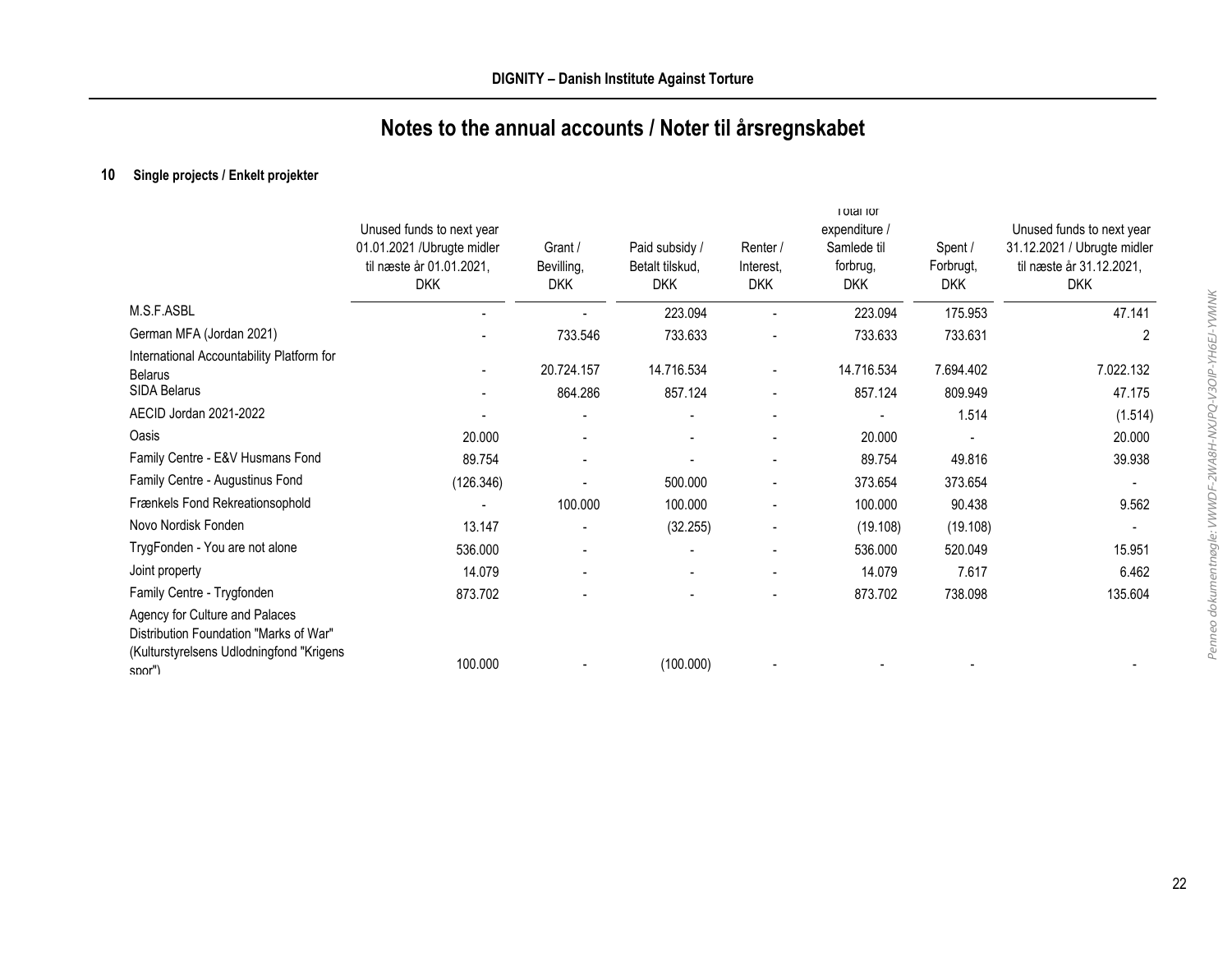|                                                                            |                                                         |                          |                        |                         | I otal tor                   |                         |                                                          |
|----------------------------------------------------------------------------|---------------------------------------------------------|--------------------------|------------------------|-------------------------|------------------------------|-------------------------|----------------------------------------------------------|
|                                                                            | Unused funds to next year<br>01.01.2021 /Ubrugte midler | Grant /                  | Paid subsidy /         | Renter /                | expenditure /<br>Samlede til | Spent /                 | Unused funds to next year<br>31.12.2021 / Ubrugte midler |
|                                                                            | til næste år 01.01.2021,<br><b>DKK</b>                  | Bevilling,<br><b>DKK</b> | Betalt tilskud,<br>DKK | Interest,<br><b>DKK</b> | forbrug,<br><b>DKK</b>       | Forbrugt,<br><b>DKK</b> | til næste år 31.12.2021,<br><b>DKK</b>                   |
| Novo Nordisk Fonden - Libya                                                | 977.386                                                 |                          |                        |                         | 977.386                      | 454.724                 | 522.662                                                  |
| Agency for Culture and Palaces<br>Distribution Foundation "Counterculture" |                                                         |                          |                        |                         |                              |                         |                                                          |
| (Kulturstyrelsens Udlodningfond<br>"Modkultur")                            | 100.000                                                 |                          | (100.000)              |                         |                              |                         |                                                          |
| Hermod Lannungs Fond                                                       | 500.000                                                 |                          |                        |                         | 500.000                      | 1.577                   | 498.423                                                  |
| Sportgoodsfonden                                                           |                                                         |                          | 125.500                |                         | 125.500                      |                         | 125.500                                                  |
| Global focus                                                               |                                                         | 85.874                   | 85.874                 |                         | 85.874                       | 81.785                  | 4.089                                                    |
| DND Netverk (centrer)                                                      |                                                         |                          | 140.000                |                         | 140.000                      |                         | 140.000                                                  |
| KU Institut for Folkesundhedsvidenskab                                     |                                                         |                          |                        |                         |                              | 12.986                  | (12.986)                                                 |
| <b>KRCT</b>                                                                | 34.446                                                  |                          | 396.753                |                         | 431.199                      |                         | 431.199                                                  |
| The National Board of Social Services -<br><b>VISO</b>                     | 173                                                     |                          | 573.643                |                         | 573.816                      | 573.643                 | 173                                                      |
| Corruption and torture - FSE                                               | (158.544)                                               |                          | 172.409                |                         | 13.865                       |                         | 13.865                                                   |
| FFU (AMJ) Legacies of Detention in<br>Myanmar                              | 1.552.173                                               |                          | 976.000                |                         | 2.528.173                    | 909.213                 | 1.618.960                                                |
| DFC Colombia                                                               | 836.079                                                 |                          | 1.205.000              | 20.393                  | 2.061.472                    | 1.382.416               | 679.056                                                  |
|                                                                            | 31.958.721                                              | 24.988.791               | 71.286.274             | 20.709                  | 103.265.704                  | 58.650.288              | 44.615.416                                               |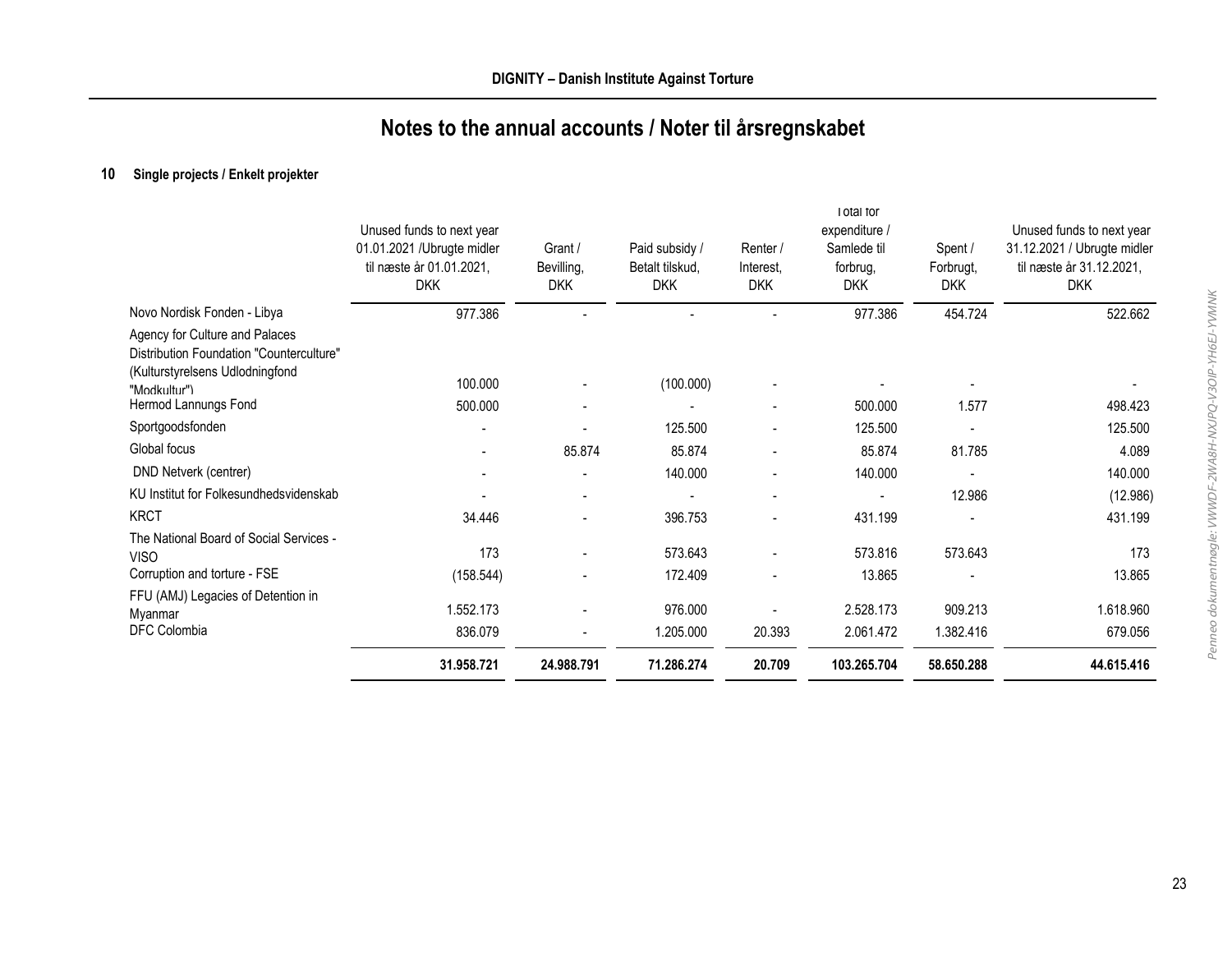#### **11 Funds for specific purposes / Formålsbestemte fonde**

|                                                     | Unused funds to next year<br>01.01.2021 /Ubrugte midler<br>til næste år 01.01.2021,<br><b>DKK</b> | Grant /<br>Bevilling,<br><b>DKK</b> | Paid subsidy /<br>Betalt tilskud,<br><b>DKK</b> | Total for expenditure<br>Samlede til forbrug,<br><b>DKK</b> | Spent /<br>Forbrugt,<br><b>DKK</b> | Unused funds to next year<br>31.12.2021 / Ubrugte midler<br>til næste år 31.12.2021,<br><b>DKK</b> |
|-----------------------------------------------------|---------------------------------------------------------------------------------------------------|-------------------------------------|-------------------------------------------------|-------------------------------------------------------------|------------------------------------|----------------------------------------------------------------------------------------------------|
| Torkil Steenbeck's grant (63,934)                   | 4.507                                                                                             | $\overline{\phantom{0}}$            |                                                 | 4.507                                                       | ÷                                  | 4.507                                                                                              |
| Susi and Peter Robinsohns Fond                      | 10.000                                                                                            |                                     |                                                 | 10.000                                                      | ÷                                  | 10.000                                                                                             |
| Erik and Marta Scheibels Legat                      | 3.000                                                                                             |                                     |                                                 | 3.000                                                       | ۰                                  | 3.000                                                                                              |
| Werner Richter og Hustru Lgt (client<br>transp Reh) | 2.476                                                                                             |                                     |                                                 | 2.476                                                       | 1.250                              | 1.226                                                                                              |
|                                                     | 19.983                                                                                            |                                     |                                                 | 19.983                                                      | 1.250                              | 18.733                                                                                             |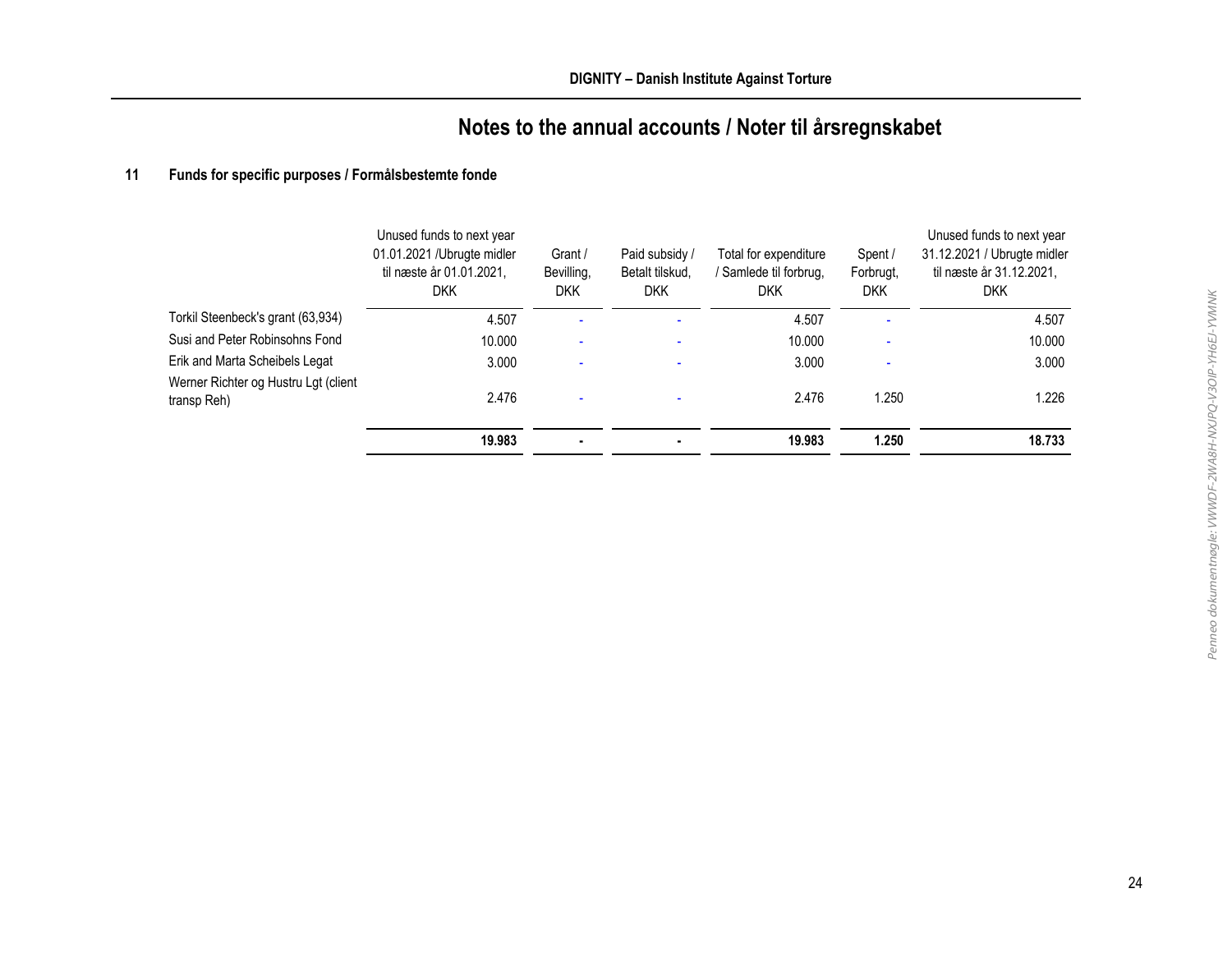|    |                                                          | 2021      | 2020      |
|----|----------------------------------------------------------|-----------|-----------|
| 12 | Other debt / Anden gæld                                  |           |           |
|    | Reserve for renovation of Bryggervangen 55 / Hensættelse |           |           |
|    | til renovering af Bryggervangen 55                       | 455.005   | 448.281   |
|    | Owing partner agreements / Skyldige partneraftaler       | 472.844   | 613.065   |
|    | Owing to ATP / Skyldig ATP                               | 203.866   | 192.433   |
|    | Holiday pay commitment and owed salaries /               |           |           |
|    | Feriepengeforpligtelse og skyldig løn                    | 3.140.784 | 2.036.932 |
|    | Frozen holiday pay / Indefrosne feriepenge               | 4.384.479 | 4.482.898 |
|    | Owing tax on labour costs / Skyldig lønsumsafgift        | 230.464   | 252.679   |
|    | Owing costs / Skyldige omkostninger                      | 1.784     | 1.234.383 |
|    | Owing VAT / Skyldig moms                                 | 107.959   | 43.657    |
|    |                                                          | 8.997.185 | 9.304.328 |
|    |                                                          |           |           |

#### **13 Rent obligation / Huslejeforpligtelse**

DIGNITY has entered into a rental agreement for the following amount / DIGNITY har indgået huslejeaftale for følgende beløb:

DIGNITY's rent as of 01 January 2021 comprises DKK 4.45 mill annually. The tenancy can be terminated with 9 months notice, however at the earliest to terminate on 1 January 2025. The rent obligation as of 31.12.2021 is DKK 13.35 mill / DIGNITYs husleje udgør pr. 1. januar 2021 årligt kr. 4,45 mio. Lejemålet kan opsiges med 9 måneders varsel, dog tidligst til ophør den 1. januar 2025. Huslejeforpligtelsen per 31.12.2021 er kr. 13,35 mio.